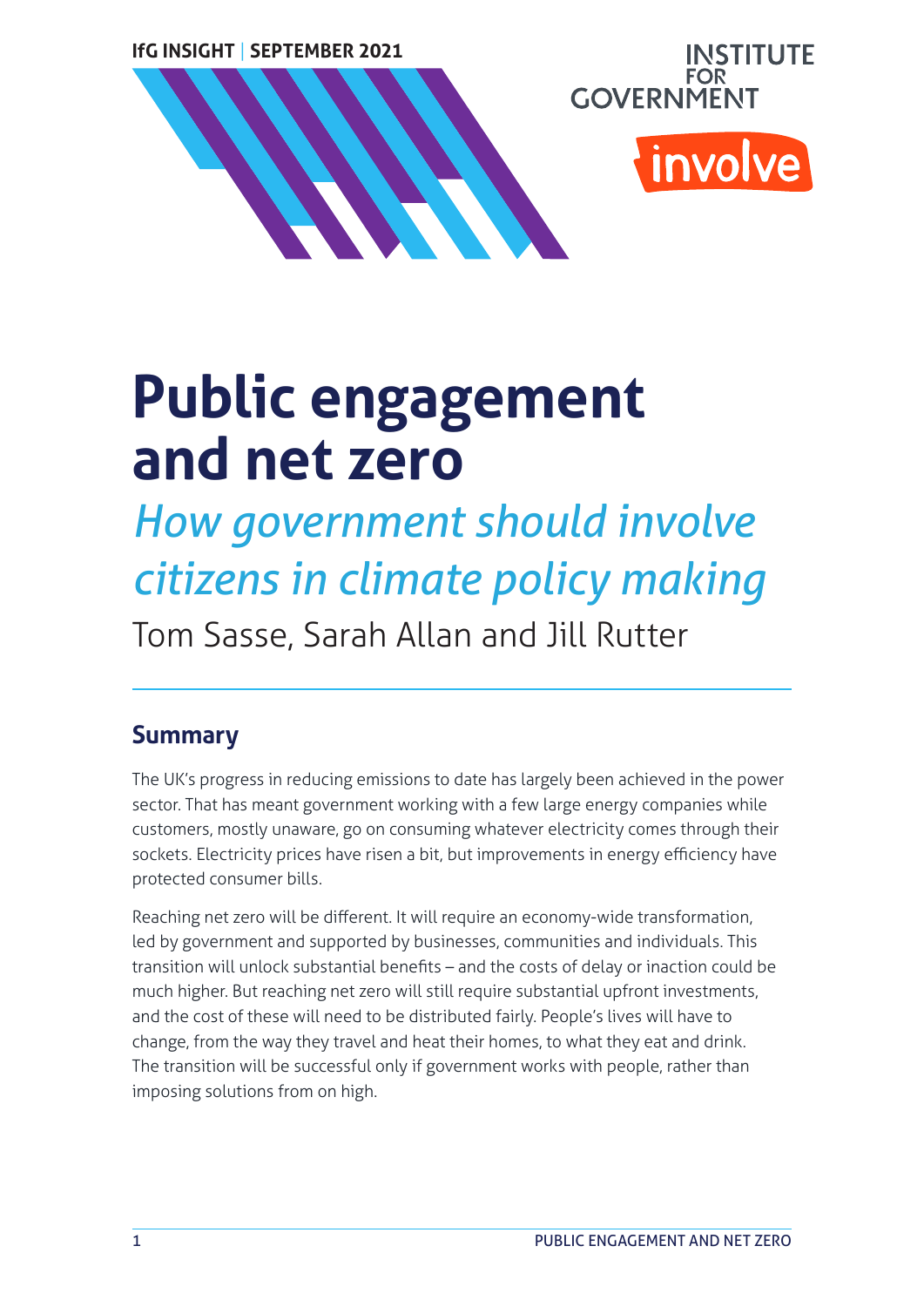<span id="page-1-0"></span>Public engagement will be critical. This term can be used to refer to a range of approaches, including communications to raise awareness, interventions to change behaviour and processes to enable participation in policy design.<sup>1</sup> While the first two are very important, and all three are often related, this paper focuses on the third. This category of public engagement itself includes a wide range of methods, from citizens' assemblies and juries to co-production and crowdsourcing (see the box at the end of this summary). But while the format may vary, the aim is simple: to involve citizens or residents, sometimes alongside others, in shaping decision making.

Long used in policy areas from health to planning, these tools are now being increasingly applied to climate change. Climate Assembly UK, organised in 2020 by parliament (not government), involved a hundred members of the public, informed by experts, deliberating over the choices involved in the UK meeting its net zero target. High-profile climate assemblies have also been conducted in countries including Denmark, France and Scotland, as well as by local authorities. Governments, parliaments and civil society around the globe are using a wide range of further methods, including participatory budgeting, from national to community level.<sup>2</sup>

The Climate Change Committee, the government's official adviser on climate change, has called on government departments to involve people "as part of a national conversation on the options available for achieving net zero".[3](#page-25-0) Ministers, too, appear to increasingly recognise the value of public engagement; several lauded Climate Assembly UK as an important step and pledged to build on it.<sup>[4](#page-25-0)</sup> An Institute for Government report in 2020 argued that well-planned and conducted public engagement would be crucial to secure consent for the government's chosen pathway to net zero.<sup>[5](#page-25-0)</sup>

But the government has yet to commit to making public engagement part of its net zero strategy, nor has it set out a clear plan for how it might go about it. And while attitudes are starting to change, departments have historically struggled to embed public engagement into their policy making. A 2016 Institute for Government report identified three barriers that stood in the way:

- A perception that it is a 'regulatory burden' with little benefit
- A lack of resources
- A concern that special interest or protest groups could hijack engagement.<sup>[6](#page-25-0)</sup>

Departments may also fret about public engagement exposing the absence of fully worked-up proposals. While Climate Assembly UK may have acted as a proof of concept to sceptical policy makers – official and ministerial – there is still a risk that public engagement will remain the exception, not the norm.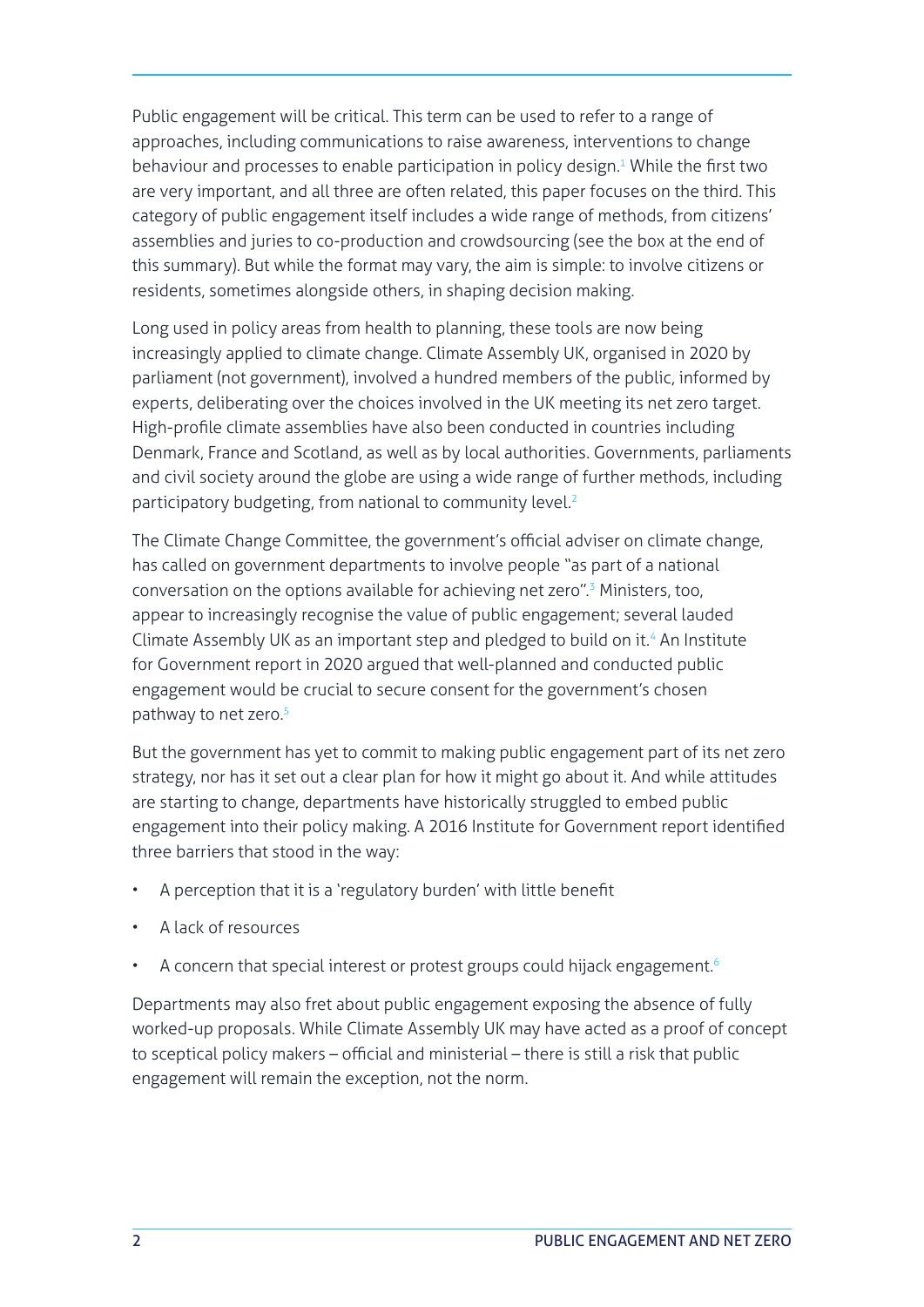This paper aims to help decision makers in UK government think through when and how to use public engagement in delivering net zero. It builds on the Institute for Government's research on policy making and climate change, and public engagement charity Involve's specialism in engaging the public in decision making.\* It is informed by a roundtable that both organisations jointly held in January 2021, and additional conversations with public engagement practitioners.

The paper sets out five lessons for policy makers thinking about how to design exercises:

- **1. Ensure the methods fit the brief**, using the tendering process to draw on external expertise to find the most appropriate approach
- **2. Consider a range of methods**, including deliberative and participatory approaches, in-person and online activities, and a range of digital tools
- **3. Make the process fully transparent and beyond reproach**, explaining how participants are chosen, the information they are given and how decisions are made
- **4. Involve a wide range of stakeholders to increase quality and impact**, including local civic groups, civil society organisations, businesses, academics and professional organisations
- **5. Make exercises genuinely inclusive**, for example by covering the costs of participation, supporting those without digital skills and allowing enough time to build relationships.

These lessons capture general good practice. However, applying them in net zero policy making will be particularly important, given the transition will involve such major changes in the structure of the economy and in people's lives. Whether it is designing taxes and subsidies to support the replacement of gas boilers or thinking through shifts in diet – net zero policies are unlikely to succeed if the public are not effectively involved.

Currently, the government is not well set up to do this.

Within Whitehall, capability and expertise on public engagement are limited. And there is little co-ordination of activities across government. In many departments, engaging the public is not prioritised as a part of policy making. The paper recommends that:

• Departments should invest in strengthening the public engagement expertise needed to plan and commission exercises effectively – this will be beneficial not only for net zero but also for other priorities, such as 'levelling up'

Involve is the UK's leading public participation charity. It develops, supports and campaigns for new ways of involving people in the decisions that affect their lives. It has played a key role in delivering several of the examples of public engagement mentioned in this paper, including Climate Assembly UK, Scotland's Climate Assembly and Our Zero Selby. It also manages the Sciencewise programme.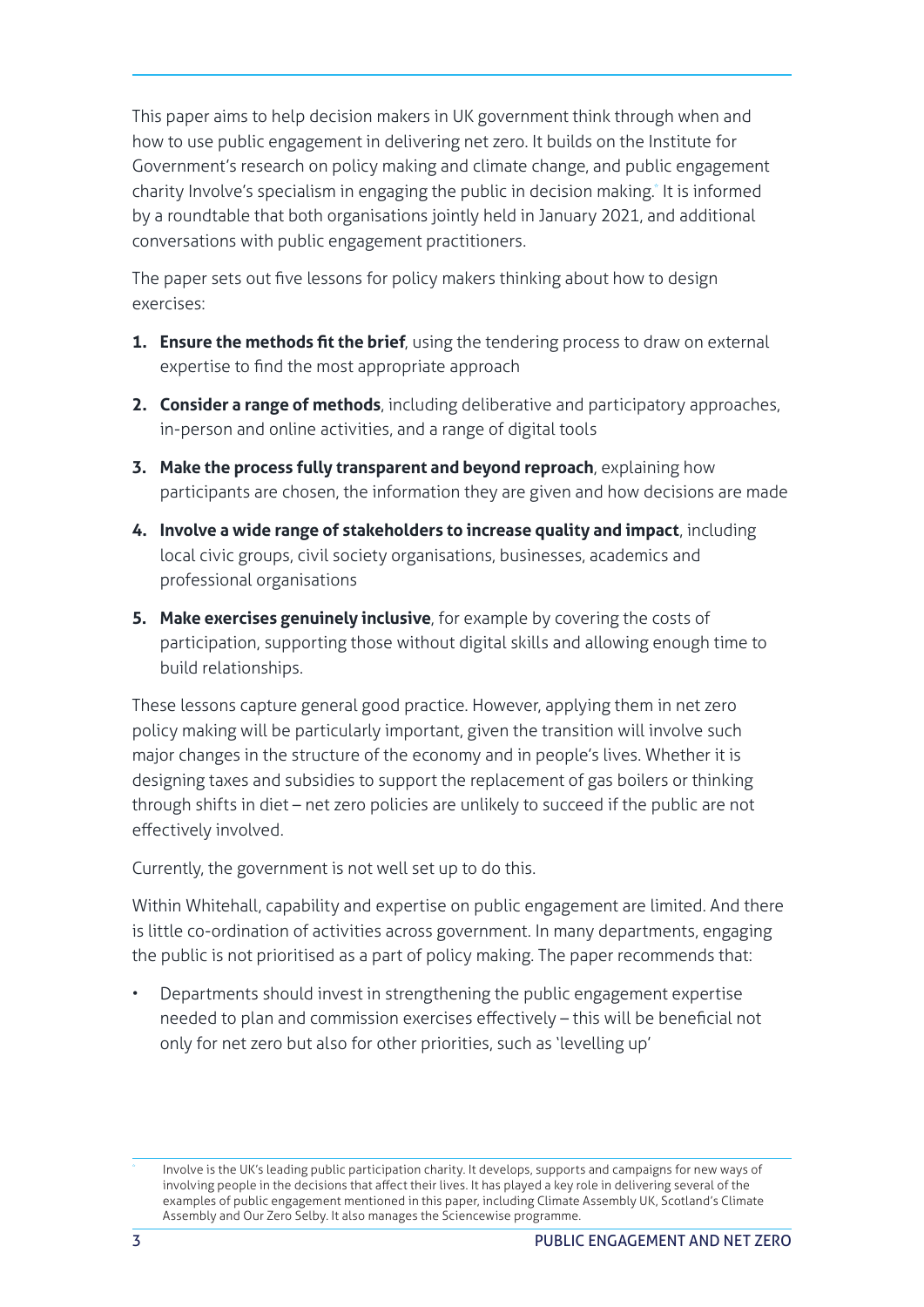- Either the Cabinet Office or the Department for Business, Energy and Industrial Strategy (BEIS) should take increased responsibility for co-ordinating net zero public engagement across government and act as a hub, developing expertise, standards and best practice for other departments to follow
- The government should set out in the net zero strategy, due in the autumn of this year, how it intends to use public engagement to inform the design of net zero policies. Building on this, it should develop a more detailed public engagement strategy for net zero
- The Climate Change Committee should play a greater role in advising government on what public engagement to commission.

This paper is divided into four sections:

- 1. What are the benefits of public engagement?
- 2. When does public engagement work best?
- 3. How can public engagement deliver most value?
- 4. How should the government equip itself to engage the public on net zero?

#### Box 1 **Methods of public engagement in decision making**

A distinction is often drawn between participatory and deliberative forms of engagement, although in practice there is significant overlap.

*Participatory* forms of engagement typically focus on providing opportunities for people to be involved in decisions and activities that affect their lives. Sometimes this can be targeted at specific groups of people who are particularly affected by an issue or have specific experiences and knowledge to offer, while in other instances it can present opportunities for anyone to engage. Some examples of participatory methods are listed below.

- **• Co-production** refers to processes that bring the public and decision makers together in an equal partnership. Collectively, they define the problem to be addressed and co-develop solutions. In some contexts, they also go on to deliver the solutions together. The process can involve wider actors such as civil society groups.
- **• Crowdsourcing** is the process of collecting ideas, services and/or resources from a large and undefined network of people. It seeks to harness collaboration for problem solving, innovation and efficiency, involving as many people as possible to reach a solution or goal.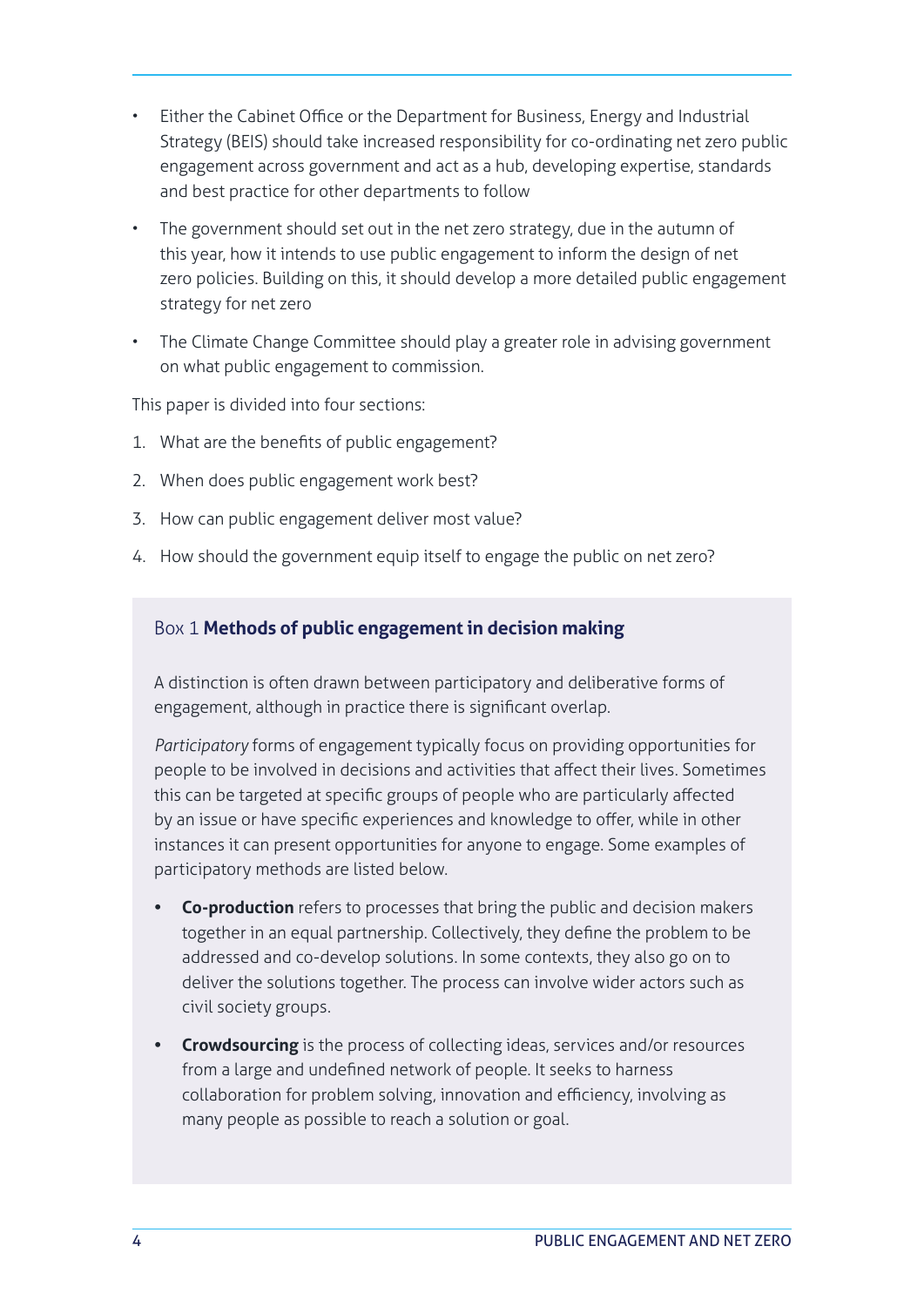**• Participatory budgeting** delegates power or influence over budgets, investment priorities and/or economic spending to citizens. It is most often used at a local or neighbourhood level to allocate budgets, but Portugal has recently pioneered its use at a national level.

*Deliberative* forms of engagement typically focus on the quality of dialogue, providing opportunities for people to share and test ideas through inclusive and respectful conversations. Often, this is done with demographically representative groups of the public, such as is the case with citizens' assemblies and citizens' juries. Examples of deliberative methods include the following:

- **• Appreciative inquiry** works with members of the public to build a vision for the future. Unlike many engagement processes, it starts by asking "what works?" (as opposed to "what are the problems?"), focusing on past and potential future successes.
- **• Citizens' assemblies** bring together a group of members of the public (typically 50 to 250 people) to discuss an issue or issues and reach a conclusion about what they think should happen. The people who take part are chosen so they reflect the wider population – in terms of demographics (for example, age, gender, ethnicity and social class) and sometimes relevant attitudes (for example, concern about climate change).
- **• Citizens' juries** are similar to citizens' assemblies but bring together smaller groups of members of the public (typically 12 to 24 people) to deliberate and reach conclusions about an issue. Like citizens' assemblies, they involve a group that is broadly demographically representative of the population.
- **• Community conversations** are a decentralised approach to deliberation. They support groups of participants to set up their own events to discuss a topic, often aided by prompts, materials and resources from the organisers. Groups feed their conclusions back to the organisers for synthesising into the decision making process.

## **1. What are the benefits of public engagement?**

Public engagement can have a wide range of benefits, including for those involved in it. Here we focus on its ability to improve policy. It can help policy makers to learn from those with direct experience, address existing inequities and avoid creating new ones. It can build legitimacy and avoid implementation problems. But public engagement also carries the risk of frustration and disenchantment if it is not incorporated effectively into decision making.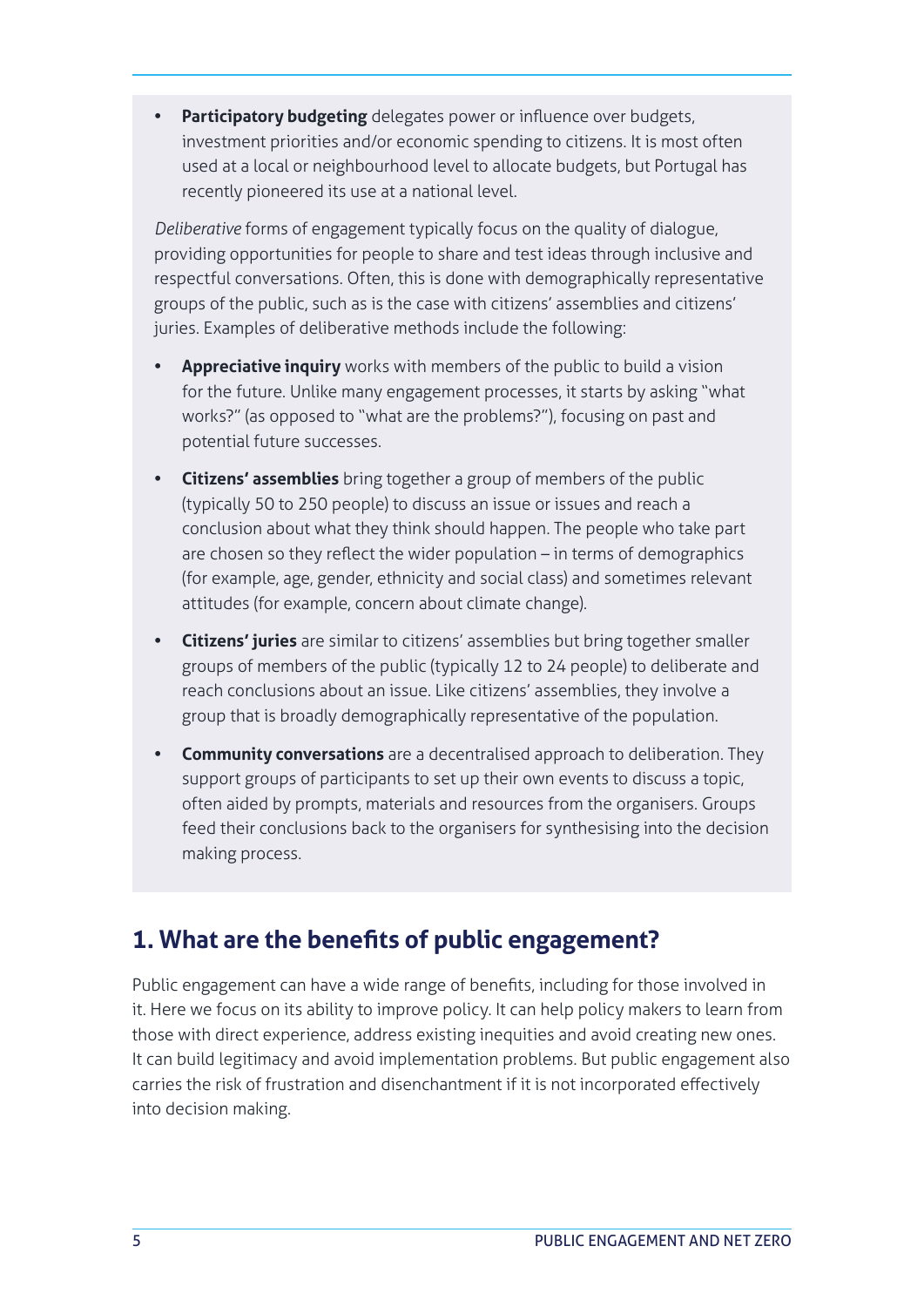#### <span id="page-5-0"></span>**Public engagement can help inform policy making**

A core reason that policy makers should engage the public is to ensure that a wide range of views and expertise informs decision making.

Members of the public, or people from communities that will be directly affected by decisions, will have knowledge, ideas and experience that policy makers do not – particularly if policy makers are far removed from the impact of their decisions. Participatory processes can enable policy makers to tap into this wealth of insight to inform policy. They can also enable policy makers to harness people's creativity and resourcefulness to find novel solutions to problems and/or tackle issues themselves.

Decision makers need to understand the views and values of the public if they are to make effective and durable policy. It is possible to test levels of acceptability and support for policy ideas through surveys of a large sample of people. But deliberative processes, in particular, can enable policy makers to develop a deeper understanding of what the public see as the fundamental preconditions for change and the main benefits and drawbacks, and then design and frame policies accordingly.<sup>[7](#page-25-0)</sup>

This depth of public understanding and input, which is typically nuanced, cannot be obtained by polling or focus groups. A recent Green Alliance report on environmental taxes, which drew on a survey by Britain Thinks, illustrated this.<sup>[8](#page-25-0)</sup> It found that:

"While 59 per cent of people support 'using the tax system to make environmentally damaging behaviours more expensive' and even more support using tax 'to make environmentally beneficial behaviours less expensive' (62 per cent), only 31 per cent support the general approach of 'using the tax system to try and change people's behaviour'."[9](#page-25-0)

The report highlighted that the government would need "to be very careful about new tax design as well as communicating the reasons for change".<sup>[10](#page-25-0)</sup> Deeper public engagement could help policy makers to understand public reasoning about environmental taxation in a more nuanced way.

The results of deliberative engagement are not just useful to those directly making policy – those scrutinising or seeking to feed into policy making can find them valuable too. Darren Jones, chair of the BEIS select committee (one of the six committees that established Climate Assembly UK), described the assembly's findings as his committee's "bible" when it came to scrutinising government climate policy, providing members with a rich seam of evidence about attitudes and preferences.<sup>11</sup> The Climate Change Committee also made extensive use of the assembly's findings in preparing its advice on the *Sixth Carbon Budget*. [12](#page-25-0)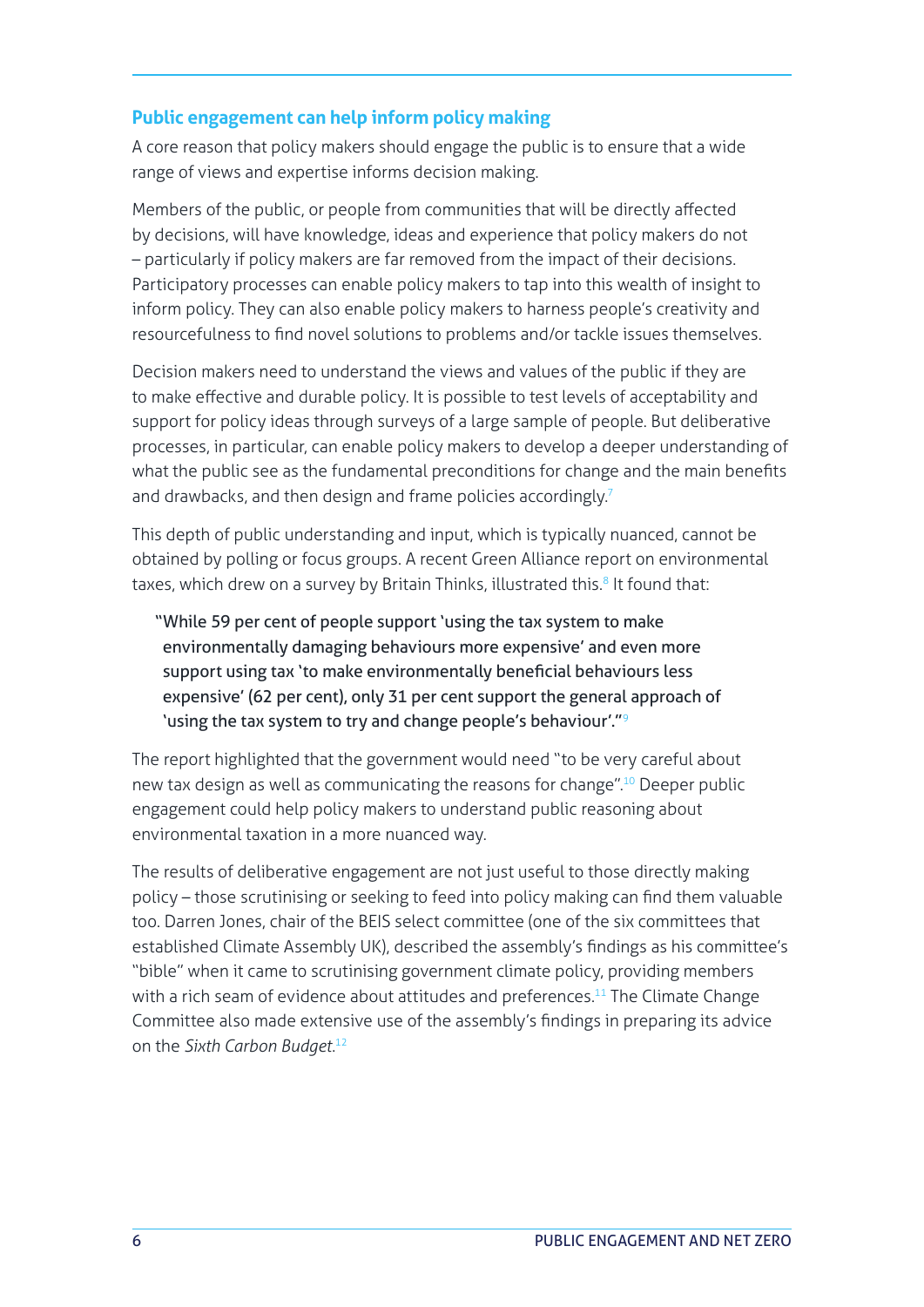#### **Public engagement can give politicians scope to act**

Public engagement, when used well, can afford politicians greater space to act. Research shows that on climate policy, politicians consistently underestimate public concern and support for action.<sup>13</sup> If the public are engaged in decisions, they may show themselves to be more supportive of action than policy makers had supposed.

This has happened in other areas. In 2012, the Human Fertilisation and Embryology Authority (HFEA), an arm's length body of the Department of Health, sought the public's views on two emerging techniques based on in vitro fertilisation (IVF) to prevent the transmission of mitochondrial disease. It commissioned deliberative workshops alongside a representative survey, open public meetings, an online consultation and patient focus groups. The engagement showed broad support for mitochondrial replacement being made available to families at risk of passing on a serious mitochondrial disease, subject to certain safeguards. Subsequently, the Department of Health decided to allow "innovative IVF-based techniques" in these circumstances, subject to safeguards, citing the importance of the public dialogue process.<sup>14</sup>

Similarly, deliberative processes allow policy makers to test where the public stands on the degree of acceptable state intervention. There is a long history of policy makers of all parties misreading public opinion on the risks of 'nannying'. Recently, the government (and some scientific advisers) misjudged how willing the public would be to accept strict lockdowns in response to the pandemic. The Covid-19 crisis has also shown enthusiasm for other shifts, such as increased walking and cycling. Public engagement can help policy makers identify which interventions are likely to be acceptable and under what conditions.

Affording politicians greater space to act is an important rationale for public engagement on net zero. Institute for Government research has found that politicians have consistently ducked difficult climate measures that impose costs on voters, for example by freezing fuel duty for the past decade and by avoiding ambitious measures for funding the adoption of low-carbon heating.<sup>[15](#page-25-0)</sup> Yet citizens' assemblies and other public engagement methods have indicated that when presented with evidence and options, the public are willing to look at how to distribute costs and may support actions that politicians thought were out of scope. Climate Assembly UK, for example, suggested that the British public were more willing to consider taxes on flights than many had previously thought (as part of a package to decarbonise transport that included making alternatives such as rail travel cheaper).<sup>[16](#page-25-0)</sup> The government's own work on public attitudes to net zero has shown that the public broadly support the net zero target, have some awareness of where emissions come from and expect policies in the coming decades.<sup>17</sup>

Politicians may worry that rather than giving them space to act, public engagement may bind their hands. Processes may return unpalatable recommendations, which can give ideas a higher profile and make them harder to ignore. But the extent of this risk depends on how processes are run. Participants in deliberative processes hear detailed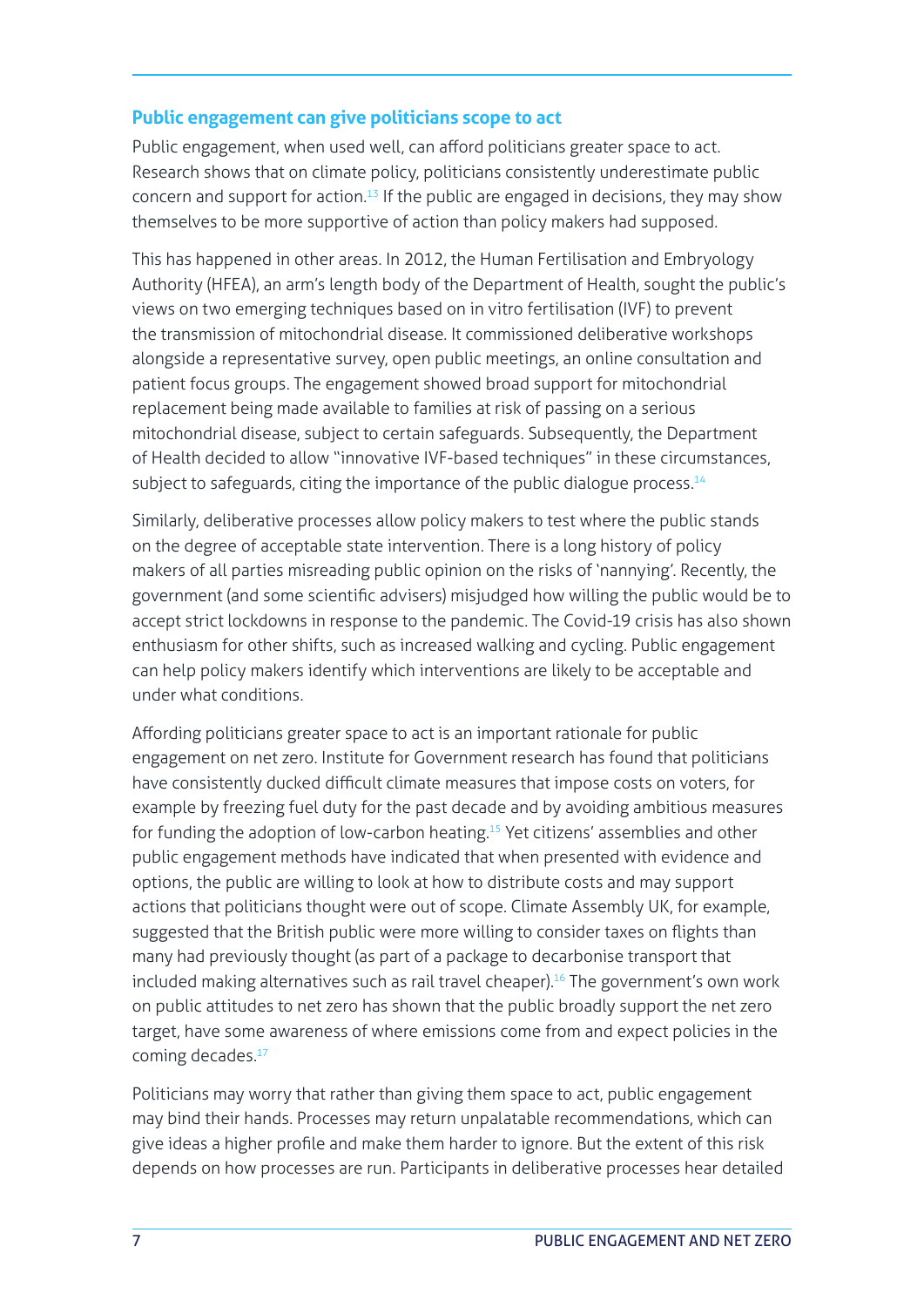<span id="page-7-0"></span>evidence on areas such as ideas' feasibility and costs, and seek agreement despite their own differences in values and lifestyles. Such processes are likely to produce recommendations seen as "proportionate … and also sensible" or "really balanced and proportionate" – the words used to describe Climate Assembly UK's recommendations by Mel Stride MP, chair of the Treasury Select Committee, and Chris Stark, chief executive of the Climate Change Committee, respectively.<sup>[18](#page-25-0)</sup>

Politicians and officials should also be clear upfront whether public engagement is advisory or decision making – it can be either. And they should ensure engagement is focused on areas that are open to change, and that what is (and is not) in scope is clear to participants. Within these parameters, what the public say may not always be easy for politicians and officials to hear. But they should bear in mind that failure to engage the public properly can lead to eventual U-turns when policies hit a rock in terms of public opposition or problems that public engagement could have predicted. These reversals have costs in terms of both public trust and a loss of time, effort and resources.

#### **Public engagement can build legitimacy and trust**

Involving those directly affected by decisions can increase the legitimacy of policy. At a minimum, policy makers can show they have maintained 'procedural fairness' in actively involving those most affected. In Germany, for example, a coal commission was set up to look at how badly affected regions would adapt to the winding down of the coal industry. Even though not all of its recommendations were accepted, its participatory design was important in developing a sense of shared ownership of the managed transition.<sup>[19](#page-25-0)</sup> By contrast, there have been many examples of deindustrialisation where communities have not been engaged and transitions have been poorly managed, resulting in long-term scarring.<sup>20</sup> These include the closing down of coal mines in the UK in the  $1980s<sup>21</sup>$ 

Beyond procedural fairness, public engagement activities show the importance of building public trust that change is being managed fairly. An economy-wide transition such as reaching net zero will bring substantial costs and benefits and a successful transition will be possible only if governments are able to manage it in a way that meets public expectations of fairness. "Fairness within the UK, including for the most vulnerable" was one of the key principles that Climate Assembly UK said should underpin the path to net zero.<sup>[22](#page-26-0)</sup> Assembly members defined fairness in terms of accessibility, affordability, jobs, UK regions, incentives, preferences and more.

#### **Public engagement can improve policy implementation**

A key challenge of eliminating the UK's net emissions in the next three decades is how government, business and others will work with people to create, facilitate and support the necessary changes. Yet even when policies have been politically acceptable, they have often faltered because they have been designed with a poor understanding of what is needed to make a policy workable in practice.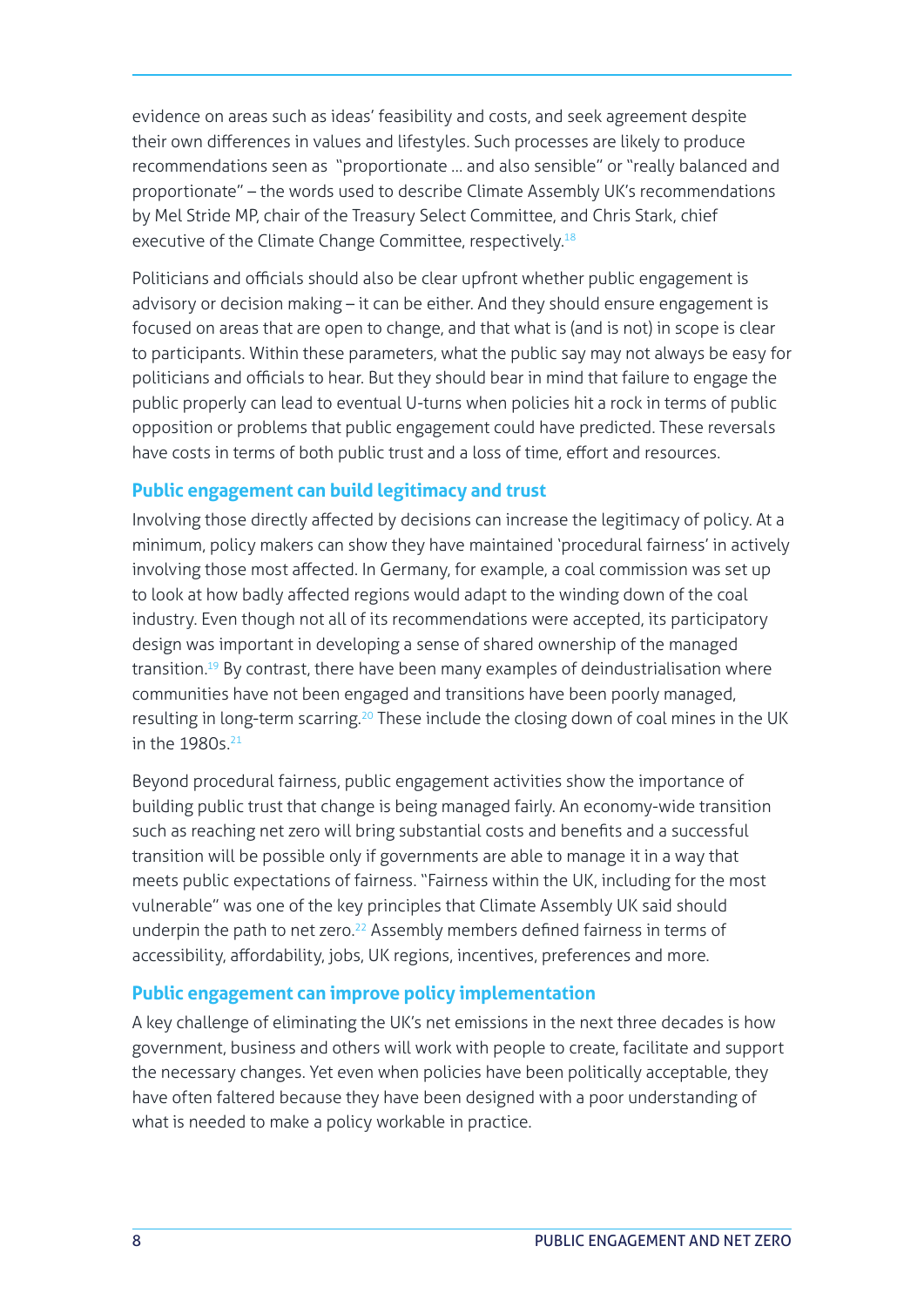<span id="page-8-0"></span>Implementation has often been the Achilles heel of UK policy making. The Green Deal, the coalition government's flagship energy efficiency programme, was abandoned after only two years, having had low take-up and delivered almost no energy savings. The National Audit Office said that the Department of Energy and Climate Change had based the policy on wrong assumptions, failed to test its plans and implemented them chaotically.<sup>[23](#page-26-0)</sup>

The Green Homes Grant, a successor policy designed as a stimulus measure in the 2020 budget, similarly flopped, with the government apparently failing to take account of the lack of a ready-to-go supply chain that could respond quickly. Many homeowners were also put off applying by what was an overly complex scheme.<sup>[24](#page-26-0)</sup> Policy cul-de-sacs, U-turns and schemes that have to be abandoned mid-course like these not only deter business investment, delay action and raise the costs of change – they also risk public and political disillusionment.

Partly these failures have been about poor *stakeholder* engagement; for example, not understanding the concerns of businesses. But they also showed a limited understanding of the public and of consumers.

Involving a range of groups – in the case of policies on retrofitting, for example: builders, homeowners from different income deciles, housing associations, landlords, tenants and so on – more actively in the *design* of policy can help overcome barriers to delivery and take-up that often mean good policy intent fails to translate into action on the ground.

#### **Public engagement can help a wider range of views to be heard**

Public engagement can help ensure a voice for people who are often under-represented in decision making. People from different ethnic backgrounds, income deciles or with different medical conditions, for example, can offer expertise and knowledge that are essential to the design of policy, or provide early warning signs of shifts in social attitudes and experiences.

One model that provides a good example of this is that of the UK's Poverty Truth Commissions.\* These commissions are comprised of people experiencing poverty and of senior decision makers. The commissioners collectively work to understand the nature of poverty and some of its underlying causes, and to explore creative ways of addressing them.

The half of the commissioners who are directly experiencing poverty meet together for about six to eight months to build relationships and confidence, before the other commissioners join them – a vital part of the process. As well as impacts on individual commissioners, the commissions have achieved results, including a 75% reduction in evictions by one social housing provider after it moved from a reprimand approach to offering a wellbeing service focused on early intervention.<sup>[25](#page-26-0)</sup>

The Poverty Truth Network supports the work of the commissions. You can find out more about the commissions and how they work on its website:<https://povertytruthnetwork.org>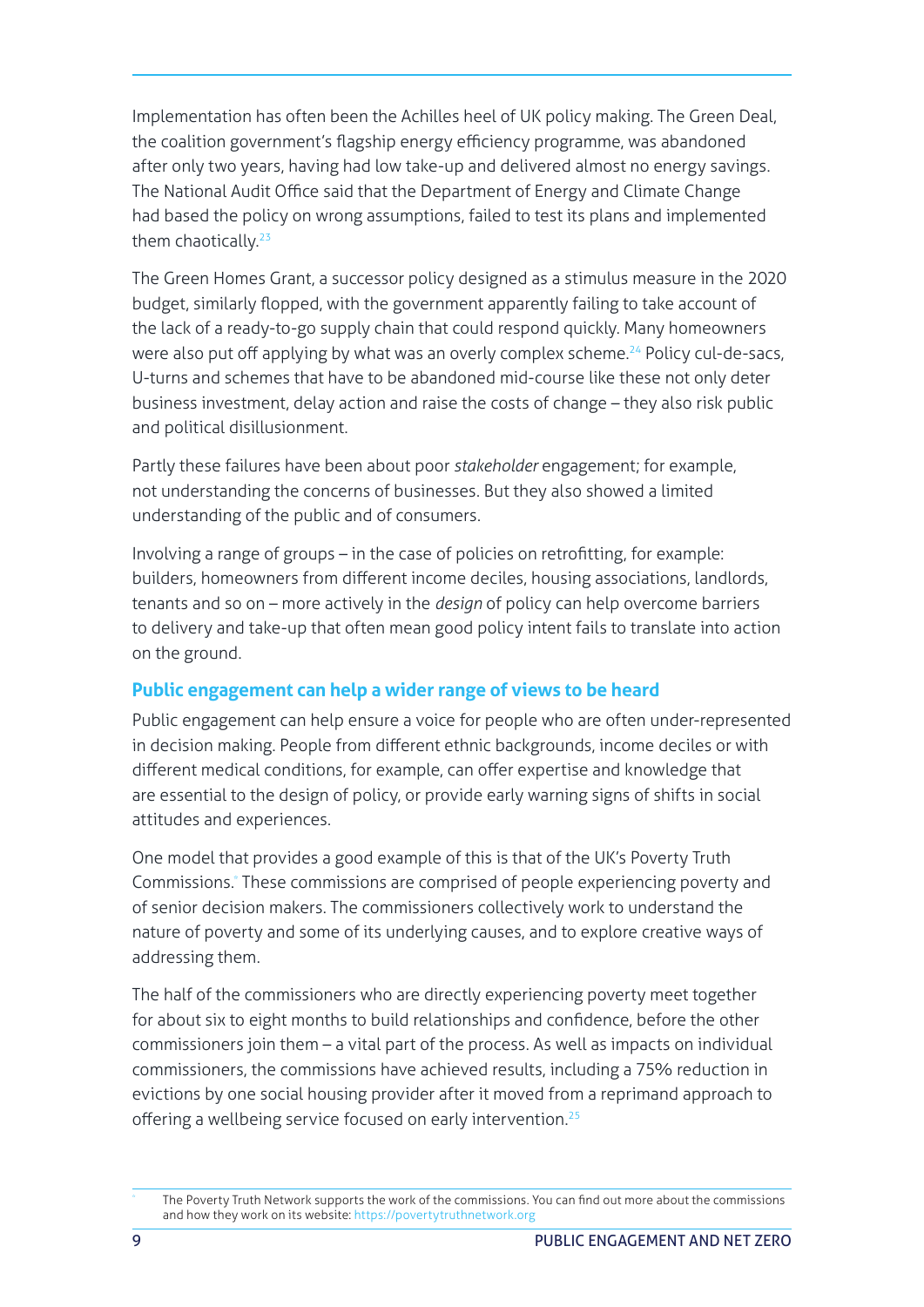<span id="page-9-0"></span>Ensuring decision makers are hearing from the full diversity of the UK population will be an important consideration for net zero. For example, the changes required in people's homes could exacerbate existing inequalities and problems such as fuel poverty, if people on lower incomes are less able to afford the changes. Or, depending on how policies are designed, changes could be used as an opportunity to address some of these problems. Climate Assembly UK identified potential negative impacts from the net zero transition for a range of people, including those in rural areas, with mental health conditions or disabilities, on lower incomes or who are less able to get to grips with smart technology[.26](#page-26-0)

Good public engagement can incorporate a more comprehensive set of voices into policy development than is typically heard through government consultations and/ or parliamentary inquiries, which tend to attract organisations and businesses with a specific stake in the issue. While hearing these perspectives is important, there is a need to balance these interests against the views and values of the wider public.

More generally, public engagement can give space for people with less polarised views to make their voices heard. This can be useful to government in getting a less distorted picture of the public's views and priorities than might be expressed on social media, for example.

#### **Public engagement in decision making can have wider benefits**

People who take part in public engagement on net zero can go on to make changes in their own lives. In total, 83% of Climate Assembly UK members<sup>\*</sup> report making changes to their behaviours since taking part in the assembly.<sup>27</sup>

Participants can also become advocates for climate action, in ways that support the government's climate targets. For example, some members of Climate Assembly UK have gone on to start eco-friendly businesses, become parish councillors or take up new sustainability jobs or roles at work. A documentary about Climate Assembly UK, *The People Vs Climate Change*, shows the potential of having members of the public who are not scientists or climate campaigners talk about the changes needed in everyday lives.<sup>[28](#page-26-0)</sup>

#### **Policy makers need to understand the limitations of public engagement**

While these benefits are valuable, politicians need to understand the limitations of public engagement and the risks of using it poorly.

There is no one-size-fits-all approach to public engagement, and different public engagement methods have different strengths and weaknesses. Some methods, for example, will be better suited to understanding how citizens would make complex trade-offs, while others are better suited for tapping into the knowledge, ideas and experiences people bring. It is critical that policy makers start out by clearly understanding their purpose for engaging the public, and design or commission engagement accordingly.

Of 83 assembly members who completed a recent evaluation survey.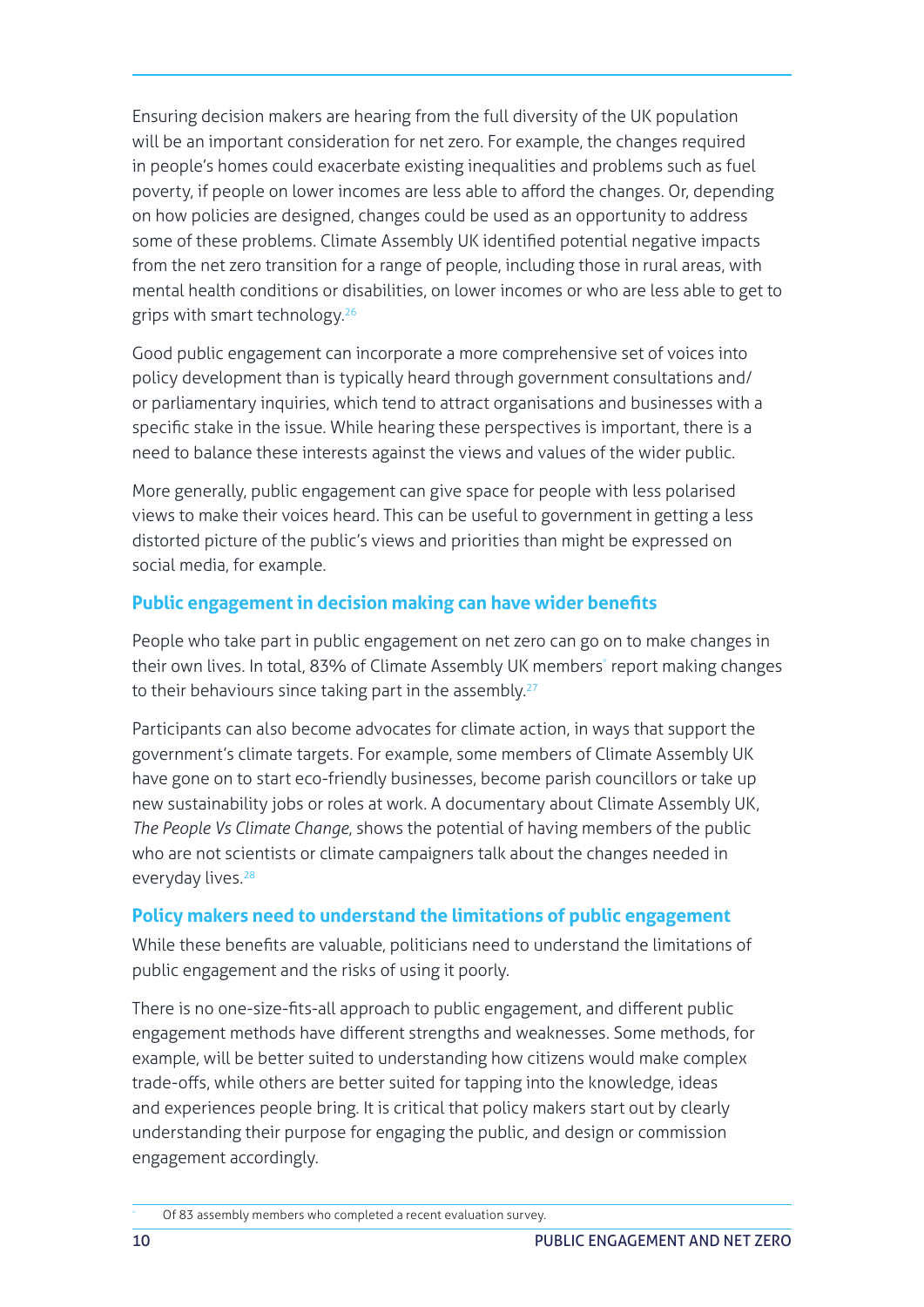<span id="page-10-0"></span>It is also important for policy makers to get the response to the outcomes of public engagement right. Unless they have given a particular engagement process decision making power, decision makers do not – indeed should not – follow every recommendation from public engagement slavishly. They still need to make the best decisions in what they judge to be in the public interest. Those involved in deliberative processes, for example, may not have had the time to take proper account of every relevant resource constraint, policy conflict or wider obligation. But it is critical that policy makers account for their decisions and explain their reasoning for taking a different course of action. Experts have described how, when public engagement works well, the relationship between deliberative and representative democracy can be a "productive tension" that enhances legitimacy and decision making rather than a "negative tension" in which competing legitimacies appear to undermine one another.<sup>[29](#page-26-0)</sup> The same is also true of other public engagement methods.

Policy makers should not expect the public to give up their time to take part in a process without thinking carefully about how they will make use of what they say. If politicians do not consider the results seriously or if they appear to use public engagement cynically to give a patina of consent to decisions already made, it can lead to disillusionment, cynicism and backlash. Raising participants' hopes for action beyond reasonable expectations can also lead to frustration. President Macron created expectations he did not then meet when he pledged to implement the recommendations of the Convention Citoyenne pour le Climat (the French national climate assembly) "without filter".[30](#page-26-0)

Instead, politicians and officials need to be ready to seriously consider the results of public engagement and explain what they are taking forward, what they are not taking forward, and why. They also need to manage expectations about how long decisions might take. It is important that policy makers ensure there is ongoing communication with participants about how recommendations are acted upon – experts involved in the Irish Citizens' Assembly reflected that this did not happen enough, in that case because the secretariat was disbanded after the assembly was completed. $31$ 

Decision makers should not think of public engagement as a 'silver bullet' for resolving tricky policy dilemmas. They will still need to think strategically about how the engagement they commission contributes to the wider decision making and governance processes. Specifically, they will need to ensure that it is commissioned early enough in the process to have an impact, that a variety of engagement processes are commissioned, and that the results are communicated in ways that the wider public can engage with and feed back into the decisions being taken.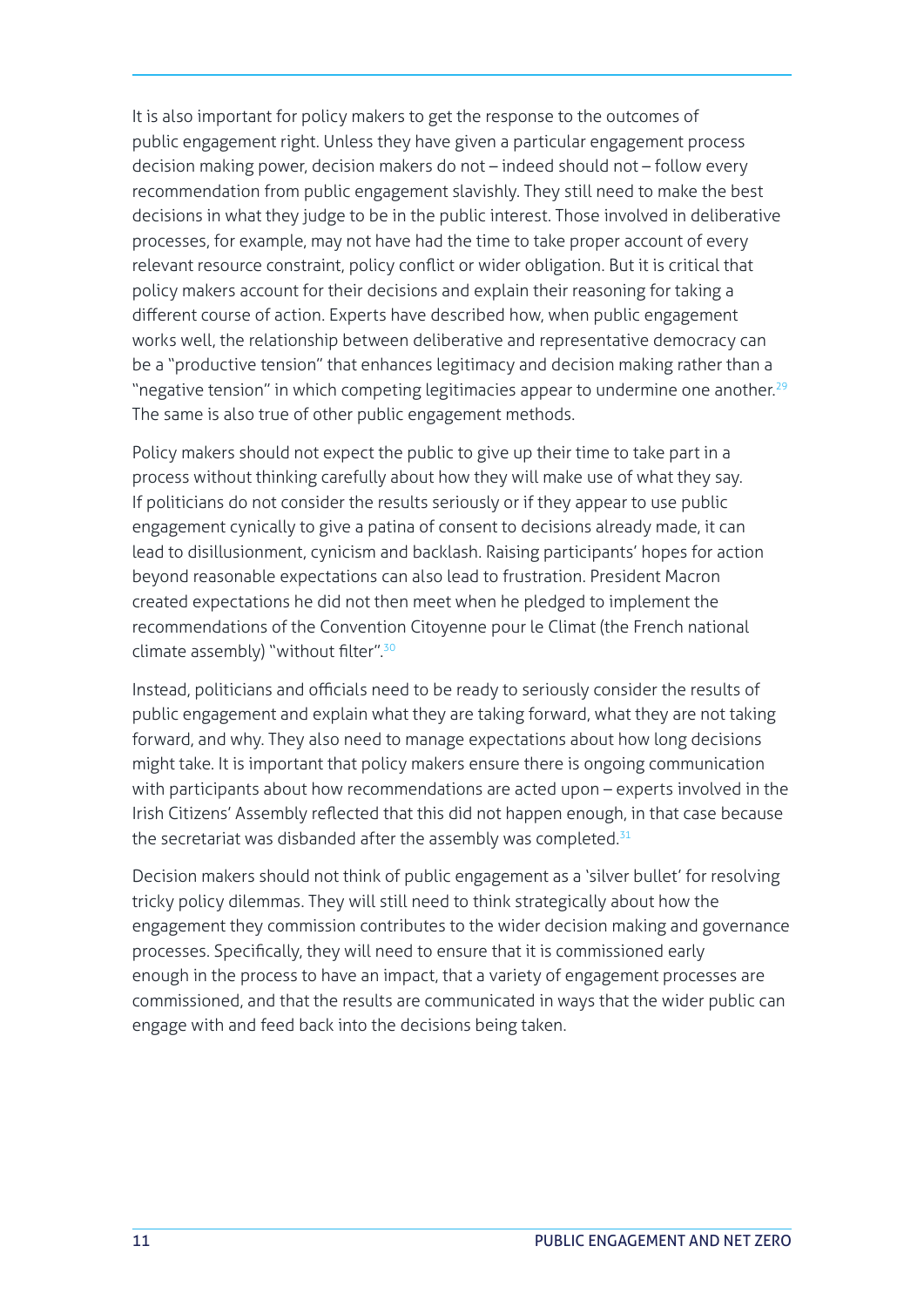## **2. When does public engagement work best?**

Timing is a key factor in the success of public engagement. Policy makers need to think about how engagement links into the policy making process, and ensure it happens early enough to be useful to a decision. They also need to ensure there is enough time for engagement. Participants in deliberative processes need time to build their understanding and reach their conclusions. Participatory processes need time to ensure they engage their intended participants.

#### **Public engagement can be used at several stages in the policy process**

The optimum moment to engage the public will depend on the questions about a policy that government most wants to explore. Points at which it may make sense to involve the public include:

- **• To help develop early thinking.** Public engagement can help to give an initial steer about where the public do, and do not, have appetite for change and the form they would prefer to see that change take. This can be about generating a vision for the future into which policy will feed or developing early thinking about policy priorities. The Irish Citizens' Assembly (2016–18) and its work on abortion provides an example. The assembly was asked simply to discuss the Eighth Amendment to the Constitution. From there it developed and voted on its own recommendations, concluding that the existing constitutional clause on abortion should be replaced with another that gave the Irish parliament the power to legislate on the issue. It also made recommendations on the conditions under which abortion should be allowed. Another example is the Kendal Citizens' Jury of 2020, which asked members the open question: What should Kendal do about climate change? Jurors heard background information on climate change, how it related to Kendal and different types of policy approach. They then chose which topics they wanted to focus on in more depth and developed recommendations from scratch. Ultimately they produced recommendations on areas including food, political leadership, energy, transport and planning.
- **• To test policy options and approaches.** Public engagement can help when the government is considering a variety of options and approaches and wants to test the public's preferences and priorities, what they support or regard as unacceptable, and how to make the case for change. In 2019, six select committees of the UK parliament commissioned Climate Assembly UK to answer the question: how should the UK reach its target of net zero greenhouse gas emissions by 2050? For the assembly's discussions on specific sectors, assembly members were asked to choose between largely predefined scenarios and policy options, providing the select committees with their detailed views on which options they preferred and why. The Department of Energy and Climate Change's 2050 Pathways Calculator is another example of an online participatory approach, which invited people to create their own energy pathway to achieve the UK's emissions reductions through an interactive calculator and simulator.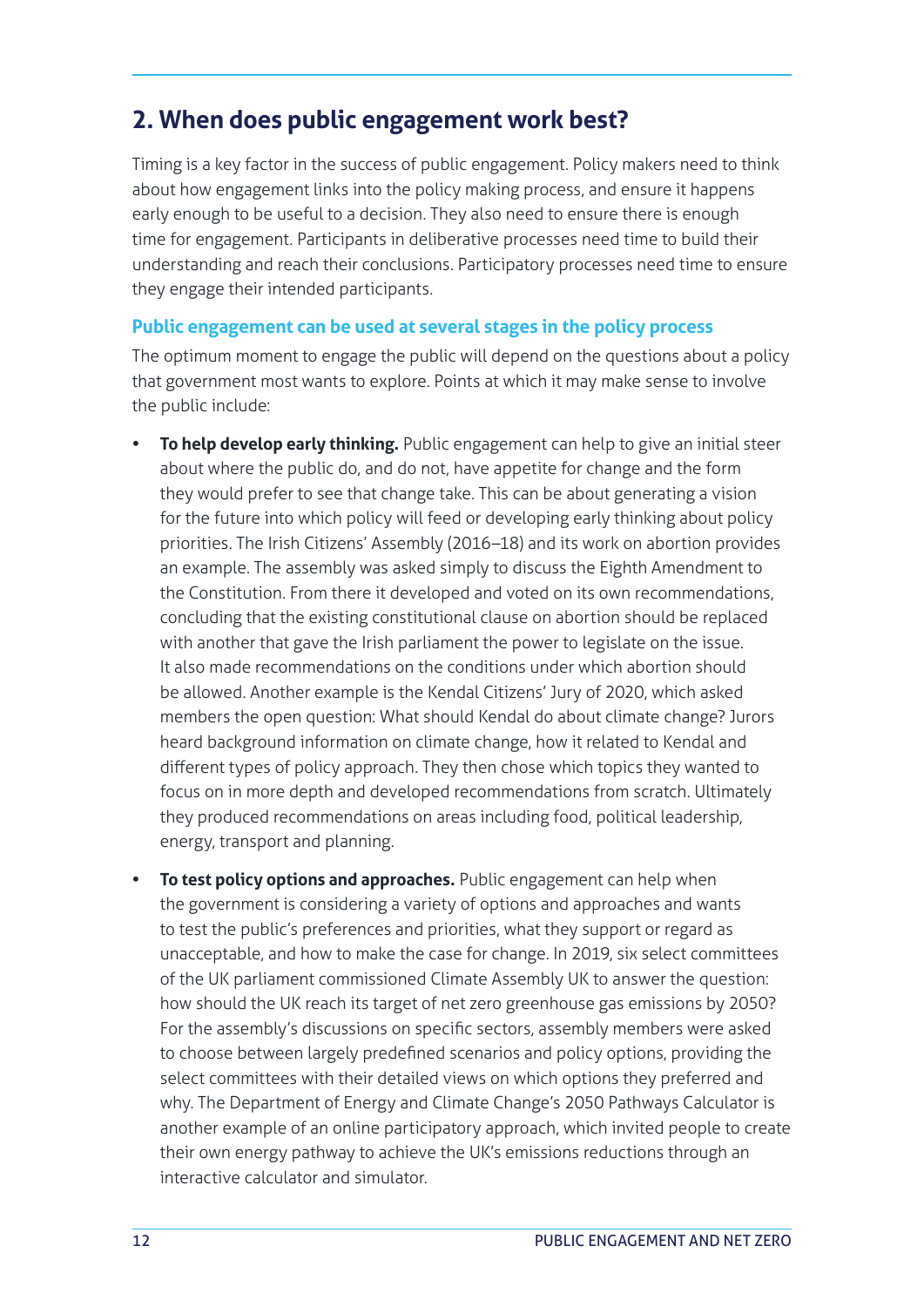<span id="page-12-0"></span>**• As an input into policy design.** Once an overall approach or policy direction is set, public engagement can help policy makers with the translation from an idea into a deliverable policy. This can include using public engagement to look at factors that are likely to affect take-up or people's response. For example, now that the UK government has decided to phase out the sale of petrol and diesel cars from 2030 to encourage a switch to low emission vehicles, it may prove valuable to engage members of the public about what is needed to meet the policy goal in the best way. A previous example comes from the Ministry of Housing, Communities and Local Government, which in 2018 commissioned a Residents' Reference Panel to act as a sounding board for policy development on building safety. The panel met four times over the course of a year to consider areas including access to building safety information, a system for escalation and redress, and questions around the roles and responsibilities of different actors. Their views fed into the ensuing *Building a Safer Future* white paper[.32](#page-26-0)

Some approaches to public engagement such as co-production and co-design<sup>\*</sup> see the public working more closely with decision makers. These approaches are most often applied within public services, but can have relevance in a policy context. The government could usefully adopt this kind of approach to developing its replacement to the Green Homes Grant, for example. Working closely with the supply chain and the public to identify the challenges, and to design policy that overcomes them, should help avoid a repeat of past mistakes.

#### **Public engagement needs to feed into the decision making process**

Whether it is discussing the direction or design of a policy, public engagement needs to feed into decision making. It should be clear in advance who will receive the results, that they are committed to reviewing them seriously, and that the results will be ready in time for them to be useful. It should also be agreed who will respond to participants about which of their ideas are being taken forward and how participants will be kept informed of developments.

Agreeing how public engagement will feed into decisions may be fairly straightforward. For example, the policy team that commissions the engagement may also be the team that will use the results. This was the case in the HFEA engagement on mitochondrial replacement therapy described above. For some processes, however, it may require more careful thought and planning. Some decisions around net zero – for example, the switch to electric vehicles – will cut across the remit of several government departments, as well as potentially those of arm's length bodies and others. Public engagement to inform these decisions may need to feed into multiple decision making processes, requiring involvement from all the relevant teams in planning the engagement.

<sup>\*</sup> Co-production and co-design are terms used to refer to processes that bring the public and decision makers – as well as sometimes stakeholders – together in an equal partnership. They collectively define the problem to be addressed and develop solutions. In some contexts, they also go on to deliver the solutions together.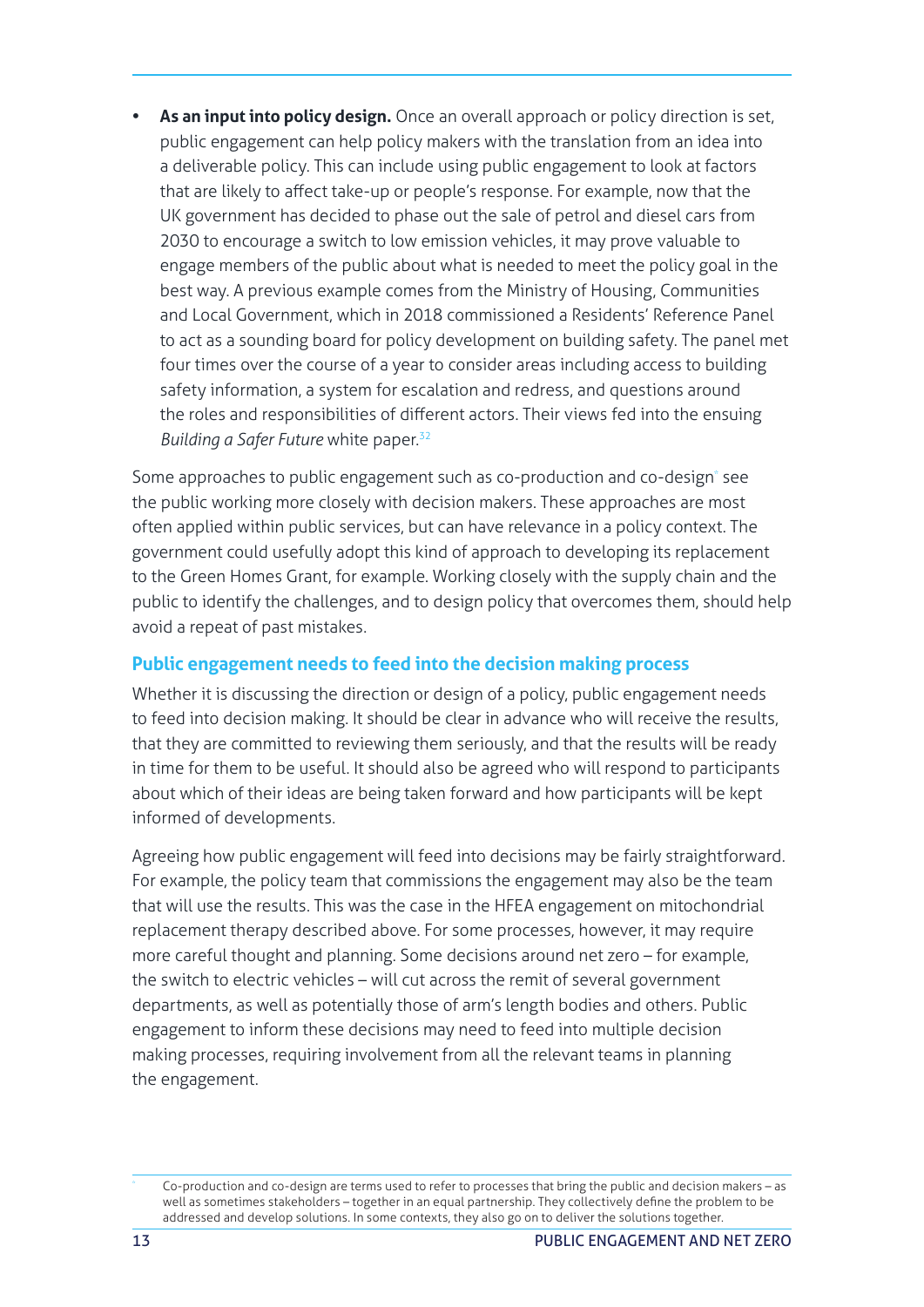However public engagement feeds into decisions, policy makers need to begin planning it well in advance. The timescales involved in policy making are often short and officials are time-poor, which some cite as a factor in decisions not to conduct the engagement at all. This means government needs to be good at anticipating what it will need to engage the public on. How long it takes from deciding to commission public engagement to receiving the results will vary hugely depending on procurement rules and the public engagement method used. That means seeking early advice on potential timescales.

As part of preparing for future public engagement, officials will also need to think about what evidence and information they will need to develop – or that will need to be available from others – to be able to involve the public in decisions. The UK will have to make big choices in the next five to ten years about some major policy issues; for example, how to phase out remaining internal combustion engine vehicles in the 2030s and how to replace fuel duty.

But on key decisions, it is likely that the government will want to gain an idea of the acceptability of different options to inform the way it approaches the decision. To do that it will need to be able to present realistic options to the public, including detail on the implications such as costs, risks and wider impacts. Public engagement should be woven in as a key component of testing, piloting and exploring the feasibility of different policy options.

Public engagement processes need to ask participants about decisions that are genuinely open to change. Many countries, including the UK, have now agreed their overall approach to climate change by setting long-term net zero targets along with their nearer-term nationally determined contributions under the United Nations Framework Convention on Climate Change (UNFCCC) process (although there remains debate about sectoral and local targets). Engaging the public on questions that are already decided is damaging to public trust. Unless long-term climate change targets come back into question, future public engagement must focus on how the UK should reach its targets.

## **3. How can public engagement deliver most value?**

Previous public engagement processes offer many lessons about how to enable public input to policy design. Policy makers should look to learn from successes – and failures – in thinking about how to engage the public on net zero.

#### **The method needs to fit the brief**

There is a wide range of different engagement methods. None of these methods is intrinsically better than any of the others; what is important is to pick the right method to fit a particular brief. A citizens' assembly was the right choice for the UK parliament when it commissioned Climate Assembly UK because it wanted to understand the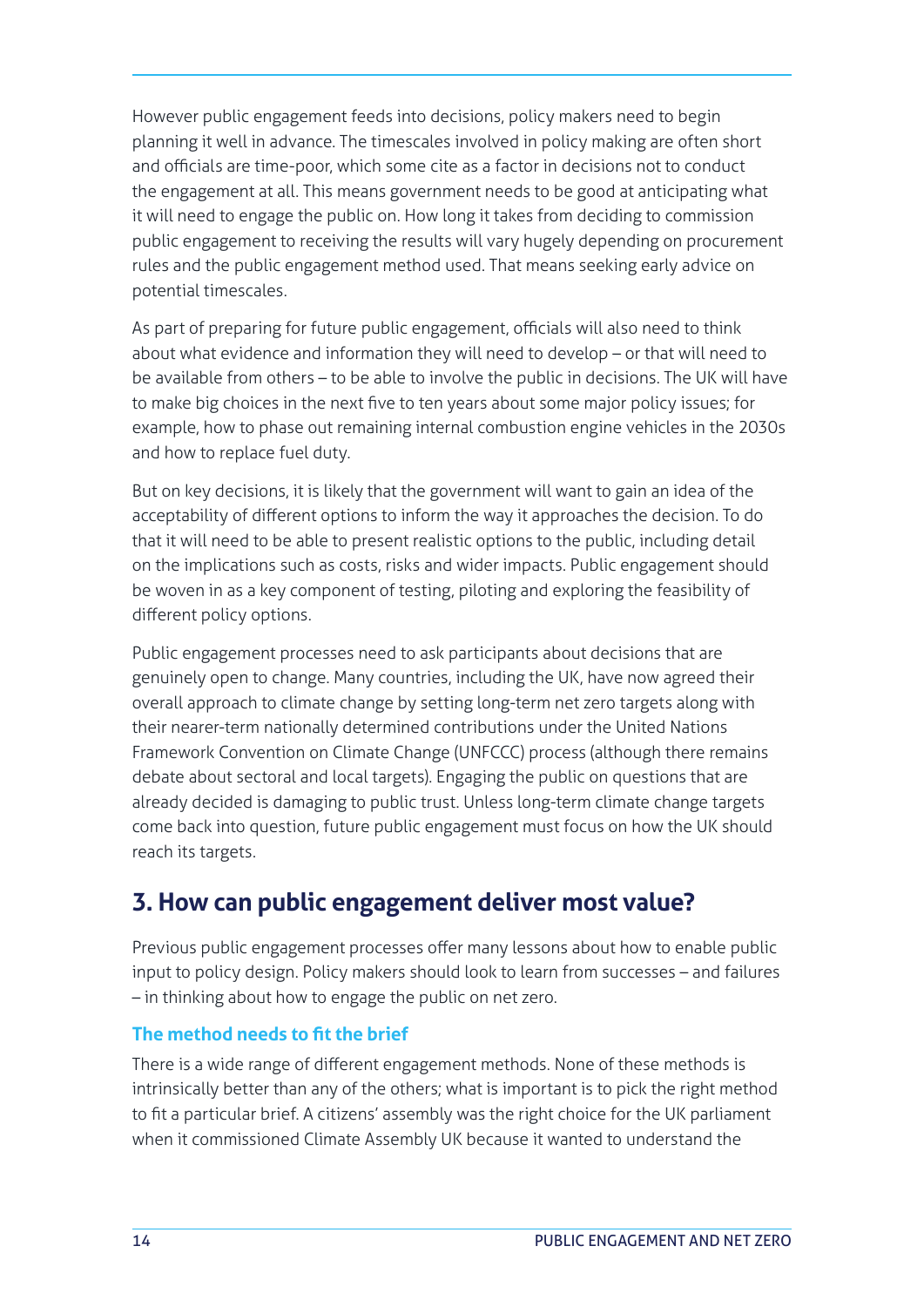<span id="page-14-0"></span>population's preferences on the complex trade-offs needed to reach net zero. A method that brought together a representative sample of the population, and gave them a chance to learn about the issues before reaching decisions, therefore worked well.

Other methods would be more appropriate when the aim is building trust within a community. For example, the Cycles of Resilience project seeks to bring communities in Canarsie (a coastal district in Brooklyn, New York) together with scientists and members of local government. Its aim is to look at topics including ecological wellbeing, public access to the water and disaster readiness. The project recognised the need to build relationships before discussing solutions; various exercises, including boat trips and interactive games, were designed to achieve this before moving on to prioritise actions.<sup>[33](#page-26-0)</sup> In some cases, working with communities to transition to net zero will require this sort of trust building, to enable stakeholders and the public to work together to create change.

Government departments do not need to decide themselves which method, or combination of methods, best matches their brief. Indeed, it is often better for tenders to set out the brief (see Table 1 for questions to think through) and to let experts advise on which methods would work best. Subject specialists should also be involved to ensure the brief fully encompasses the issues a policy is trying to solve. External specialists from the third sector or commercial suppliers will bring with them considerable expertise and learning about what methods are suitable, and when and how to deliver them.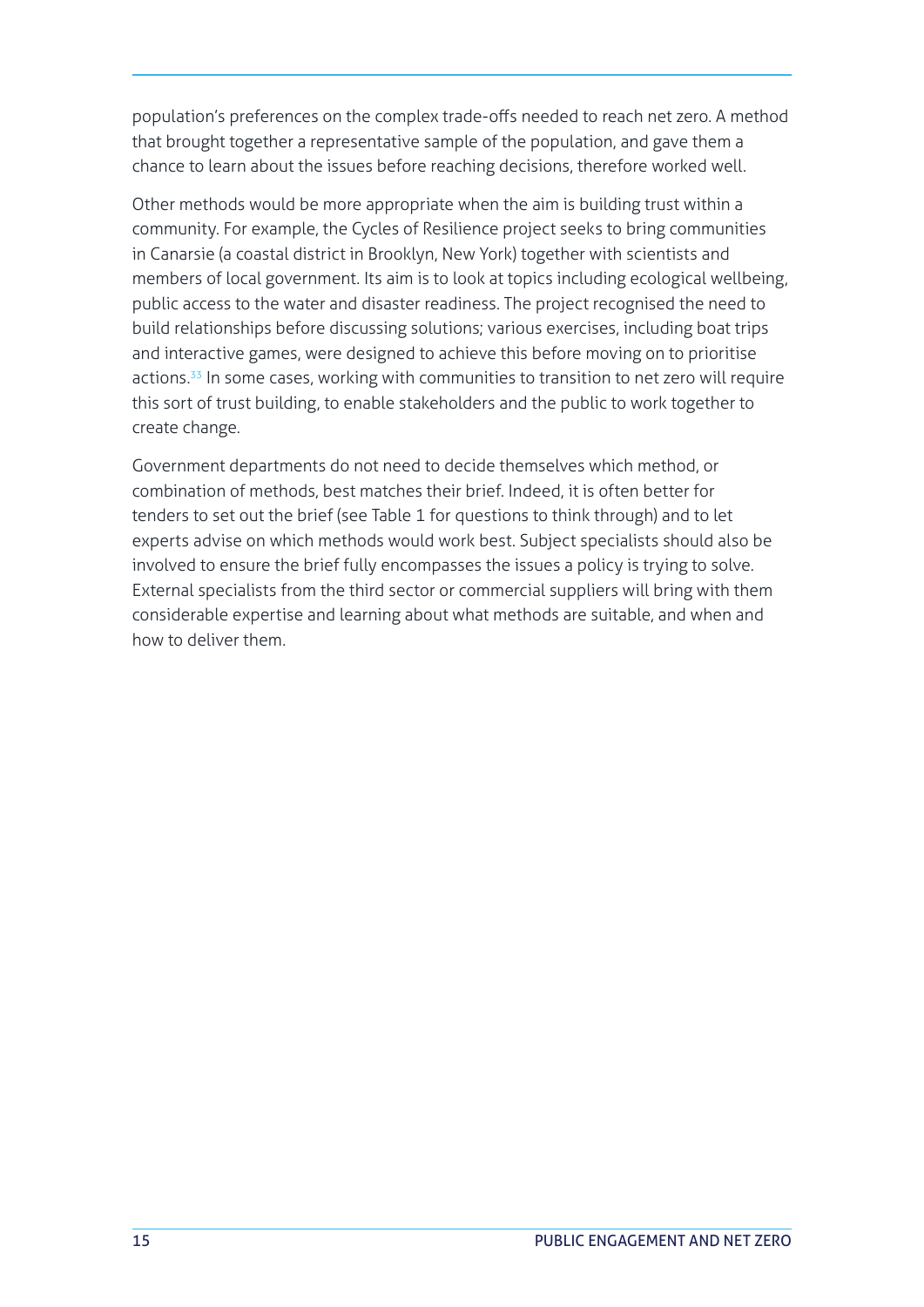## Table 1 **Checklist for planning public engagement**

| <b>Area</b>                             | <b>Questions to consider include</b>                                                                                                                                                                                                                                                                                                                                                                                                                                                                                                                                             |
|-----------------------------------------|----------------------------------------------------------------------------------------------------------------------------------------------------------------------------------------------------------------------------------------------------------------------------------------------------------------------------------------------------------------------------------------------------------------------------------------------------------------------------------------------------------------------------------------------------------------------------------|
| <b>Context</b>                          | . What is the (internal and external) context in which the engagement is<br>taking place? Is there anything important here to note?                                                                                                                                                                                                                                                                                                                                                                                                                                              |
| <b>Scope</b>                            | . Which parts of policies or decisions are open to change and which are not?<br>. What level of influence are you offering the public? Are you asking them to<br>provide advice or to make a decision? Do you want them to chose between<br>options or work with you/others to co-create a solution?                                                                                                                                                                                                                                                                             |
| Purpose,<br>outcomes and<br>outputs     | . What do you want to know from the public (for example, about their<br>preferences, experiences, aspirations or ideas)?<br>- If you could summarise this as a single question, what would that<br>question be?<br>- Underneath this question, what sub-questions do you want to explore?<br>• Is there anything else you want to achieve from the engagement<br>(for example, building mutual understanding between different groups)?<br>. What should the engagement process produce (for example, a report,<br>photos, videos or something else)?                            |
| Who the<br>engagement<br>needs to reach | . Who needs to take part in order to achieve the purpose and outcomes<br>of the engagement?<br>- In terms of members of the public, are factors around demographics,<br>geography, behaviours, attitudes and/or life experience important?<br>- Is the process seeking to bring different types of stakeholder together<br>(for example, the public and stakeholders) or will any feed-in needed<br>from stakeholder groups be obtained separately?<br>. Who needs to be engaged around the process itself to ensure its influence<br>(including inside government) and quality? |
| <b>Budget and</b><br>resources          | . How much budget is available for the engagement?<br>. What roles will be delivered in-house and what will be externally<br>commissioned? What capacity is available internally to perform the<br>in-house roles and is it enough?                                                                                                                                                                                                                                                                                                                                              |
| <b>Timescales</b>                       | . When are engagement results needed by in order for them to feed into<br>the decision making process at the point when they would be most useful?<br>. How much lead-in time is required for, for example, a procurement process<br>to take place?                                                                                                                                                                                                                                                                                                                              |
| <b>Institutional</b><br>response        | . How will the results of the engagement feed into government<br>decision making?<br>. How will what the government does with the results be fed back to<br>participants? How will this be done in a timely way?<br>. Who else would find the results of the engagement useful? Will you make<br>them aware of the results? If yes, how?                                                                                                                                                                                                                                         |
| Join-up                                 | . Does this engagement need to link up with any other elements of any net<br>zero public engagement strategy, or are there ways it could support them?                                                                                                                                                                                                                                                                                                                                                                                                                           |
| <b>Monitoring and</b><br>evaluation     | . What information about the project would it be useful to collect? How are<br>you going to do that?<br>. Is the process being evaluated and, if so, how?                                                                                                                                                                                                                                                                                                                                                                                                                        |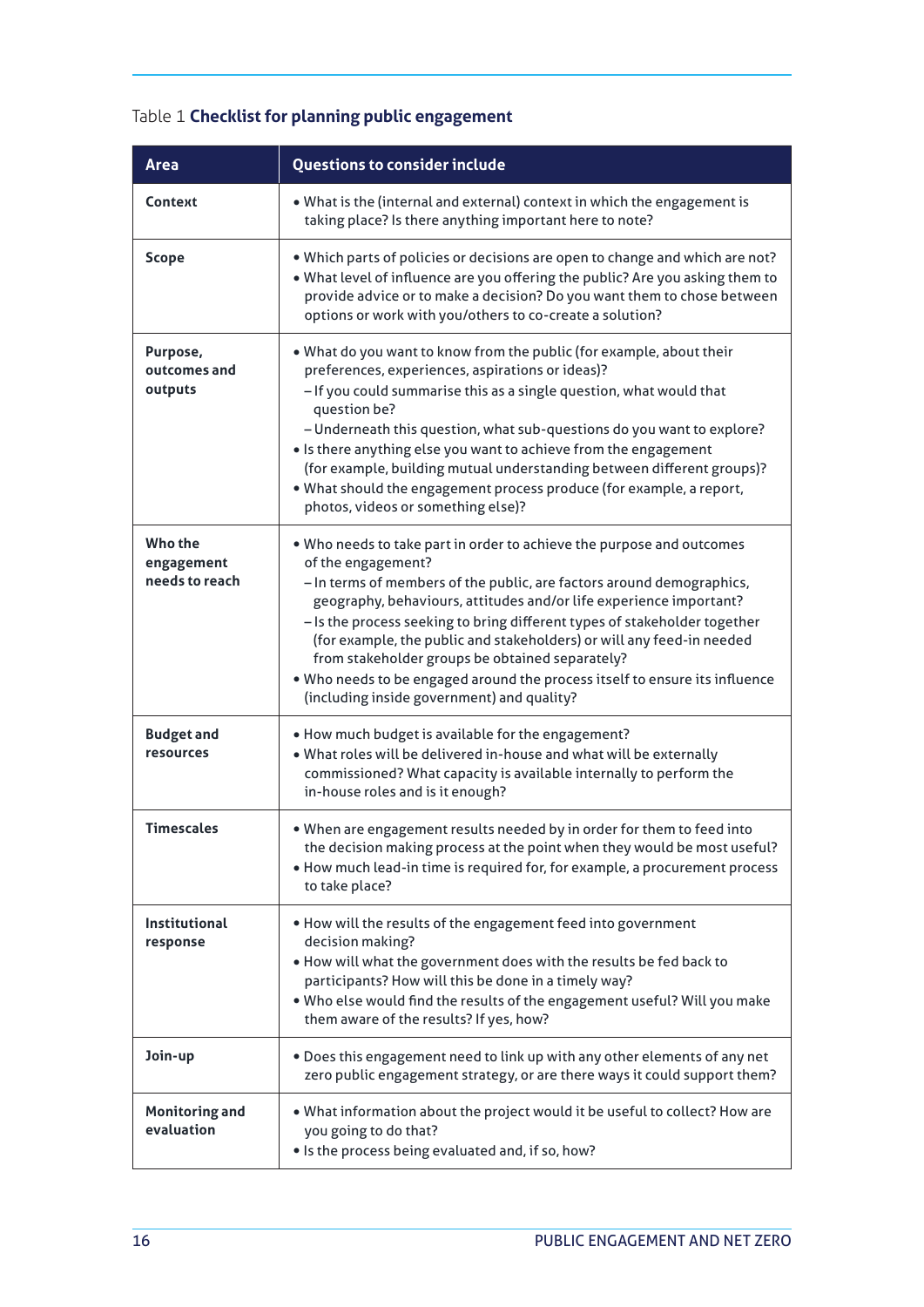#### <span id="page-16-0"></span>**Processes need to be transparent in order to build trust**

Public engagement processes can cause a political backlash. Some critics have accused them of being 'undemocratic' and have raised questions about who takes part, how they are recruited and the information presented to participants.<sup>34</sup> Transparency is critical to dealing with these criticisms and establishing the legitimacy of processes.

Climate Assembly UK was a good example of how to be transparent. Like many other citizens' assemblies, it published information including:

- How participants were recruited
- Aggregated data on participants' demographics and attitudes, showing how assembly members compared to the wider population
- Who was involved in running the process, including members of its advisory and academic panels, and details of how key decisions were made
- A list of everyone who spoke at the assembly, alongside videos and transcripts of their presentations – which were also live-streamed as they were given – and copies of slides (where relevant)
- All written briefings given to assembly members
- How assembly members made decisions at the assembly
- Who funded the assembly and how much it cost.

This did not make the process immune to any criticism. For example, the Global Warming Policy Forum (GWPF), a lobby group that opposes action on climate change, accused the assembly of "manufacturing consent", including by choosing biased speakers and spoon-feeding participants with selective information.<sup>[35](#page-26-0)</sup> These attacks did not appear to gain widespread currency among politicians or journalists – GWPF is a fringe outfit with a record of dubious analysis and climate denialism – yet they nevertheless show the need for those designing public engagement on climate change to ensure methods and processes are beyond reproach.

#### **Working with a range of stakeholders increases quality and impact**

A wide range of people have a stake in any policy process, from politicians, officials, civil society organisations and academics to businesses and residents. Involving these groups in public engagement is important. External stakeholders can add valuable insights that help shape the focus of public engagement. They can also help to ensure its balance, improve perceptions of its legitimacy and integrity, reach intended audiences and achieve buy-in to, and use of, the results of the engagement.

One way to do this is through membership of advisory groups. These groups help to ensure that the engagement process and any information presented to participants are fair and balanced. Climate Assembly UK had both an advisory panel, made up of representatives from businesses, think tanks, professional associations and campaign groups,[36](#page-26-0) and an academic panel of researchers who informed its plans. The Kendal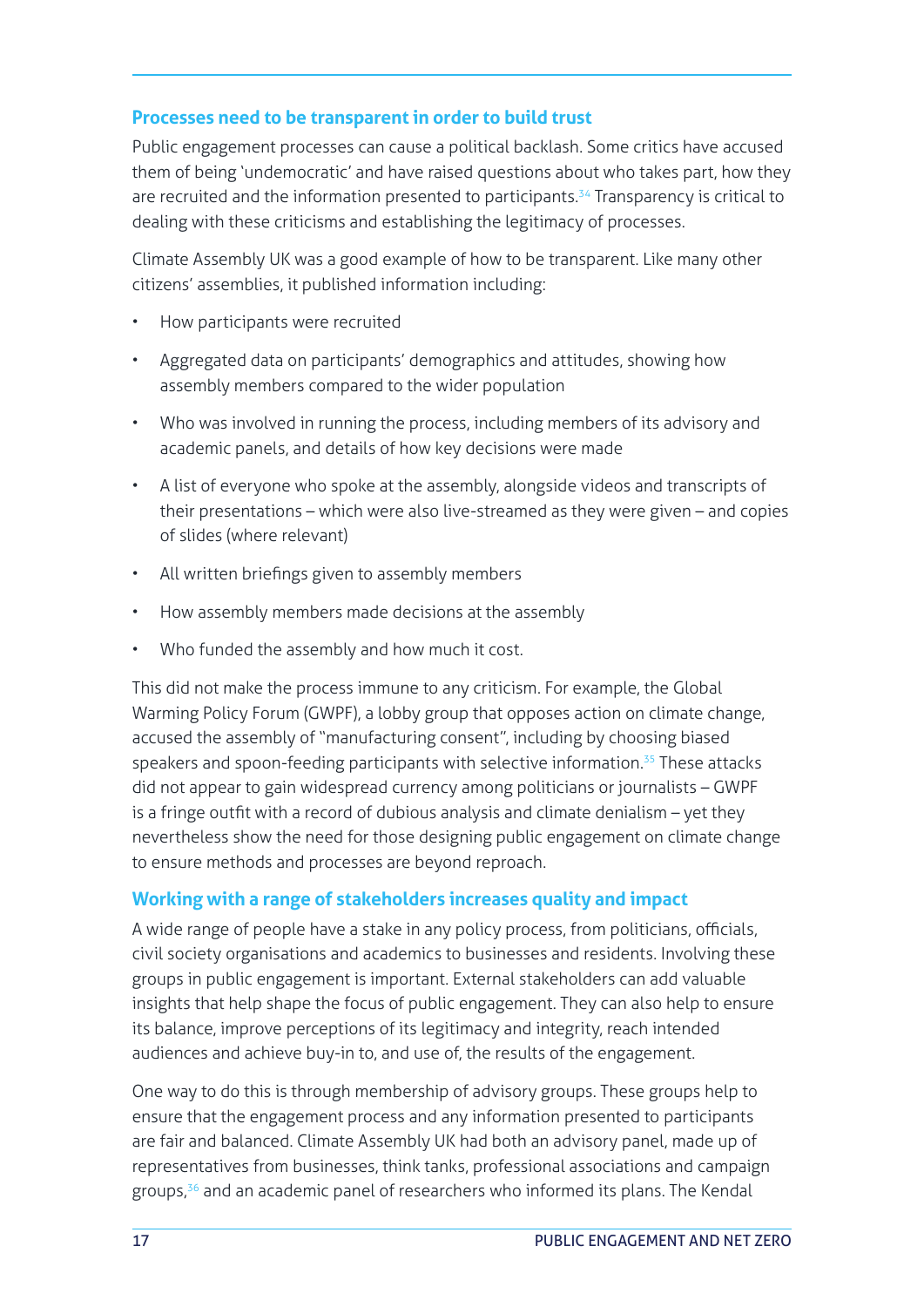<span id="page-17-0"></span>Citizens' Jury had a steering group including the local MP, councillors, council officers and a wide range of civil society organisations. Both also involved stakeholders as speakers. Some processes see stakeholders more closely involved: in the Cycles of Resilience project and Poverty Truth Commissions described above, stakeholders join as participants in the project, helping to develop solutions; the Our Zero Selby project in North Yorkshire, which aims to create a community-led Just Transition to net zero, works with a range of stakeholders from the local community.

Some engagement processes seek to communicate with a wide range of stakeholders. The Climate Assembly UK team ran thematic briefings open to civil servants, professional bodies, campaign groups, the media and others before assembly weekends. They offered places for stakeholders to observe the assembly process in person (limited only by the size of the venue). They also ran a wide range of briefings on the assembly's recommendations, attracting more than 400 individuals from stakeholder organisations outside government as well as a similar number of civil servants. Of 166 stakeholders who responded to a recent evaluation survey, around 63% said that the assembly's recommendations on climate policy had influenced their work and thinking.<sup>[37](#page-26-0)</sup> Around 78% reported that they had been influenced by the way that the assembly process engaged the public. Smaller-scale processes do not need such extensive work with stakeholders, but it is always worth considering who it is useful to engage, beyond those most closely involved.

#### **Public engagement needs to be genuinely inclusive**

Public engagement processes need to be accessible to the broadest range of people. Climate Assembly UK was not unusual among national-level processes for offering step-free access and fully accessible accommodation, covering childcare and respite care costs, paying travel upfront where needed and funding carers to attend with participants, among other measures. It was also able to meet the needs of people with visual and hearing impairments, people who needed materials in different formats and people who required translators. The fully online Scottish Climate Assembly offered hardware and digital skills training to assembly members. In most large processes, participants' costs are covered, and their time is paid for at a rate roughly equivalent to the living wage. This reflects the time and effort given, attracts a wider range of people to take part and makes it possible for more people to engage.

Facilitation is also important. Unlike the Convention Citoyenne pour le Climat, processes in the UK tend to see a facilitator work with each small group of participants. They ensure that no one dominates the conversation and encourage quieter participants to express their views. They help ensure that participants follow the conversation guidelines they set for themselves,\* treating each other with respect. Evaluations and feedback from citizens' assemblies, including the Citizens' Assembly on Brexit, suggest that these approaches work well in ensuring people feel able to put across their views and that conversations are constructive and respectful even where people disagree.<sup>38</sup>

It is good practice to get participants to write and agree conversation guidelines at the start of engagement processes.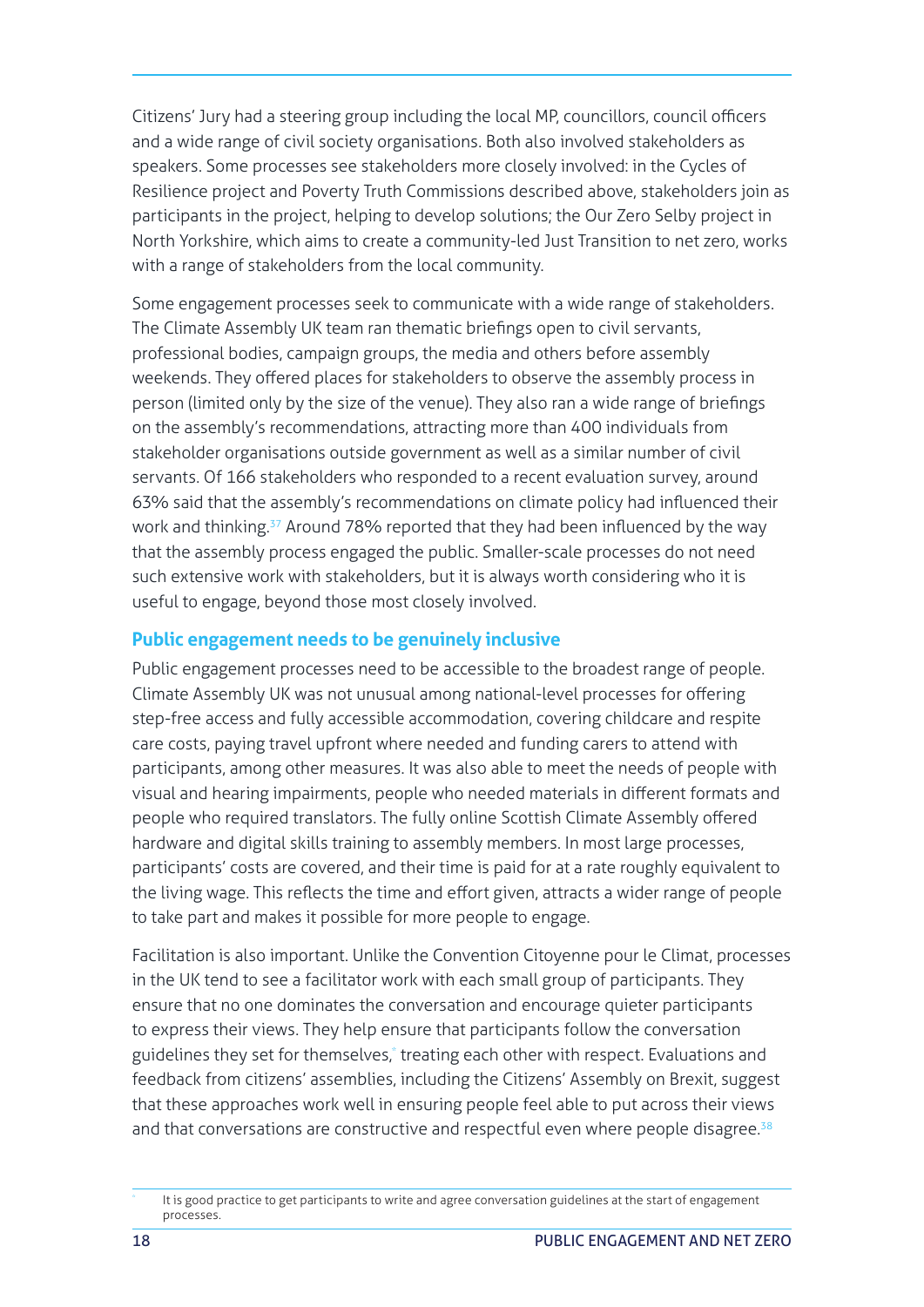<span id="page-18-0"></span>Good practice also includes ensuring that speakers proactively raise relevant inequalities, for example, those relating to race or income. It is also important to consider the diversity of those who are planning engagement processes, those on advisory groups and those who are speaking and facilitating. Advisory groups can benefit from including those who have a track record of working with and representing groups whose interests risk going unheard. Throughout the whole process of engaging the public, the commissioner needs to be alive to the need to ensure minority groups feel, and are, able to make their views known and have them taken as seriously as those of other participants. This can be achieved by oversampling from minority groups, or by running mixed-method processes to ensure all groups' needs are met. There is existing good practice for government to learn from. For example, the work of groups including the Poverty Truth Network, the Scottish Learning Disabilities Observatory (SLDO) and Talking Mats<sup>\*</sup> shows the benefits of taking time at the start of projects to build relationships and confidence, and of creating dedicated, safe spaces for people to take part.

#### **Mixed methods can bring benefits**

One distinction between types of public engagement is between deliberative and participatory methods.

*Deliberative* methods focus on the quality of discourse between participants. They bring together relatively small groups of people, from 15 people at a small citizens' jury, to 50–250 people at a citizens' assembly, to 1,000 people at a deliberative poll. Participants learn about the issue in question, collectively weigh up different options and agree recommendations. Climate Assembly UK brought together 108 assembly members aged 16 and over, chosen to be representative of the wider UK population. The aspects of diversity taken into account were age, gender, ethnicity, educational level, where in the UK they lived, whether they lived in an urban or rural area and how concerned they were, if at all, about climate change. The assembly members heard from a total of 48 speakers with a wide range of views about how the UK should reach net zero emissions, and questioned them in depth. They then discussed the evidence and their own values, feelings, preferences and needs with one another. Finally, they voted on recommendations expressing their views on what a future net zero UK should be like (engaging with the trade-offs facing decision makers) and how it should get there.

In contrast, *participatory* methods focus on wider opportunities for involvement. They do not necessarily bring people together, and include methods such as crowdsourcing and surveys, as well as more innovative tools such as the 2050 Pathways Calculator mentioned earlier in this paper. The calculator was part of a three-strand public engagement programme commissioned by the Department of Energy and Climate Change through Sciencewise. In relation to meeting the UK's climate targets, it aimed to enable people to "understand the scale of the challenge, the trade-offs involved, explore and test their own preferred solutions, and translate these into action in their own lives and communities".<sup>39</sup> It was used with more than 10,000 individual members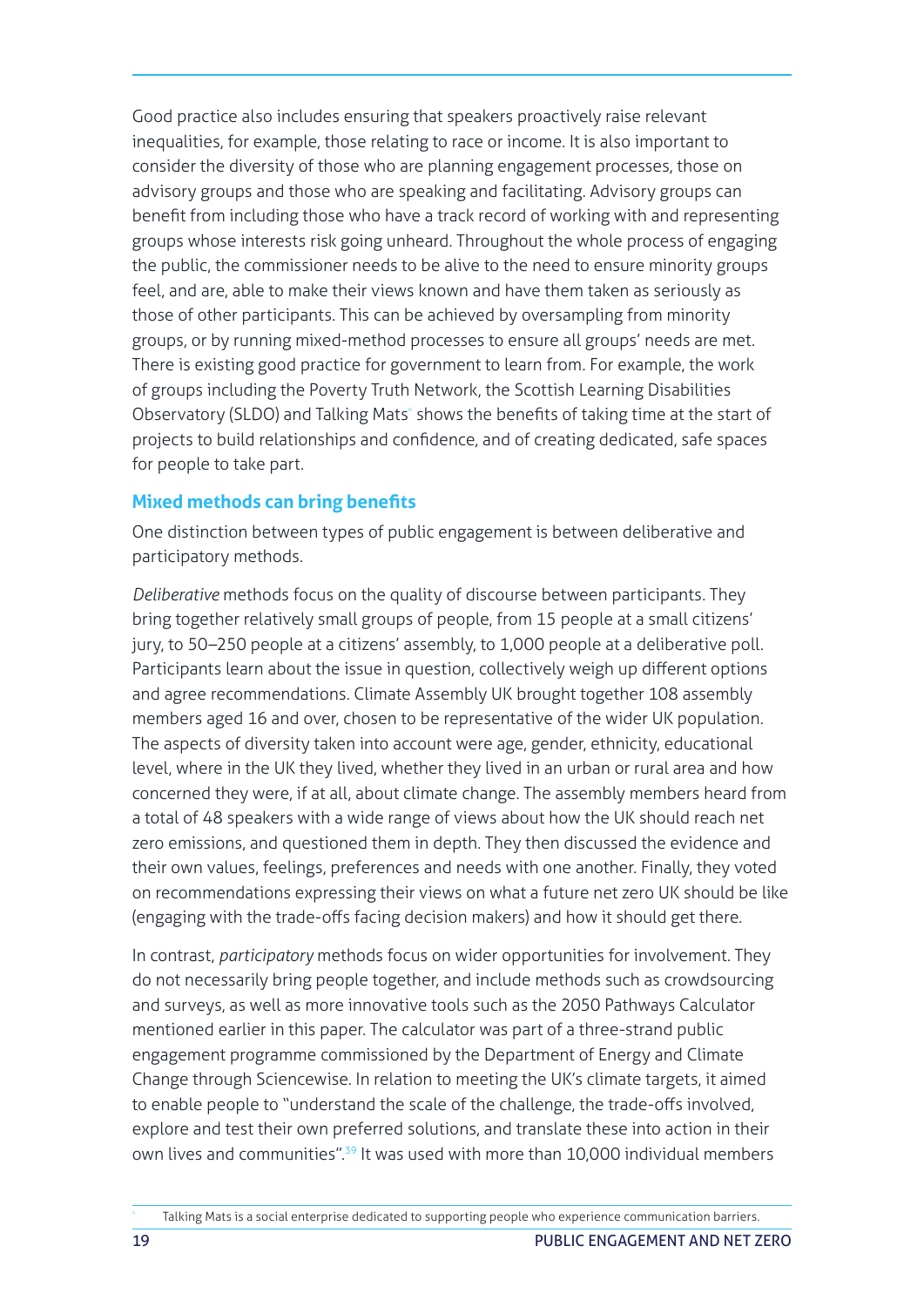<span id="page-19-0"></span>of the public, and to inform three deliberative dialogues with stakeholders. The participants' chosen pathways were used to inform government decision making.<sup>[40](#page-26-0)</sup> Other examples of participatory methods include the Your Priorities crowdsourcing platform – most famously used in Reykjavik $41$  but also in the UK in locations including Argyll and Bute – and participatory budgeting. Green participatory budgeting has now been used in more than 15 cities worldwide, including Cuenca (Ecuador), Lisbon (Portugal), Montreal (Canada), New Taipei City (Taiwan) and Pemba (Mozambique).<sup>[42](#page-26-0)</sup> In Lisbon it involves crowdsourcing ideas online and through community meetings, and a technical assessment of proposals by officials to narrow down ideas to a shortlist and then a public vote. $43$  It can be a way to unlock a sense of agency in communities, uncover innovative ideas and be responsive to local needs.

Some participatory methods tend to allow wider engagement than deliberative processes. The trade-off can be that participants are self-selecting and not representative of the wider population, although this is not always the case. Participatory processes also tend to provide less opportunity for participants to learn about the issue and, particularly, to build an understanding of each other's perspectives. Depending on the aim of the engagement, this may or may not be a problem.

The complementary advantages and disadvantages of deliberative and participatory methods have led to some countries and areas adopting a mixed-method approach. For example, the Bristol Citizens' Assembly was preceded by a survey and focus groups to help identify issues for the assembly to consider. The Camden Citizens' Assembly followed engagement to collect ideas for action from local schools, local businesses and via the council's Commonplace platform. At a national level, the Irish Citizens' Assembly issued open calls for submissions. On abortion it received more than 1,000 submissions from "members of the public, advocacy/interest groups and other representative organisations"[.44](#page-27-0)

Others have developed ways to try to give larger numbers of people the chance to deliberate on issues, in lesser or greater depth. Text, Talk, Engage is a platform managed by Public Agenda. It works by facilitating "text-enabled, small group conversations that happen in many places on a single day".<sup>[45](#page-27-0)</sup> Participants work in groups of three or four. They text 'start' to a pre-assigned code and then receive a series of text messages containing resources such as the discussion questions, polls that can be answered from their phones and requests to respond with ideas for action. Processes are currently designed to take around an hour, although it is up to participants how quickly or slowly they go through them.<sup>[46](#page-27-0)</sup> Professor James Fishkin's team at Stanford University are currently testing a platform that aims to expand the number of people who can take part in longer, more formal deliberative processes online by offering automated facilitation of small group discussions. The platform is likely to have some limitations compared to human facilitation, and there would still be costs of participant honoraria (depending on the processes' desired reach), but it is an interesting development. Advancing technology for participation may open up new possibilities for government and others around engagement on net zero, including, for example, hybrid online and in-person activities.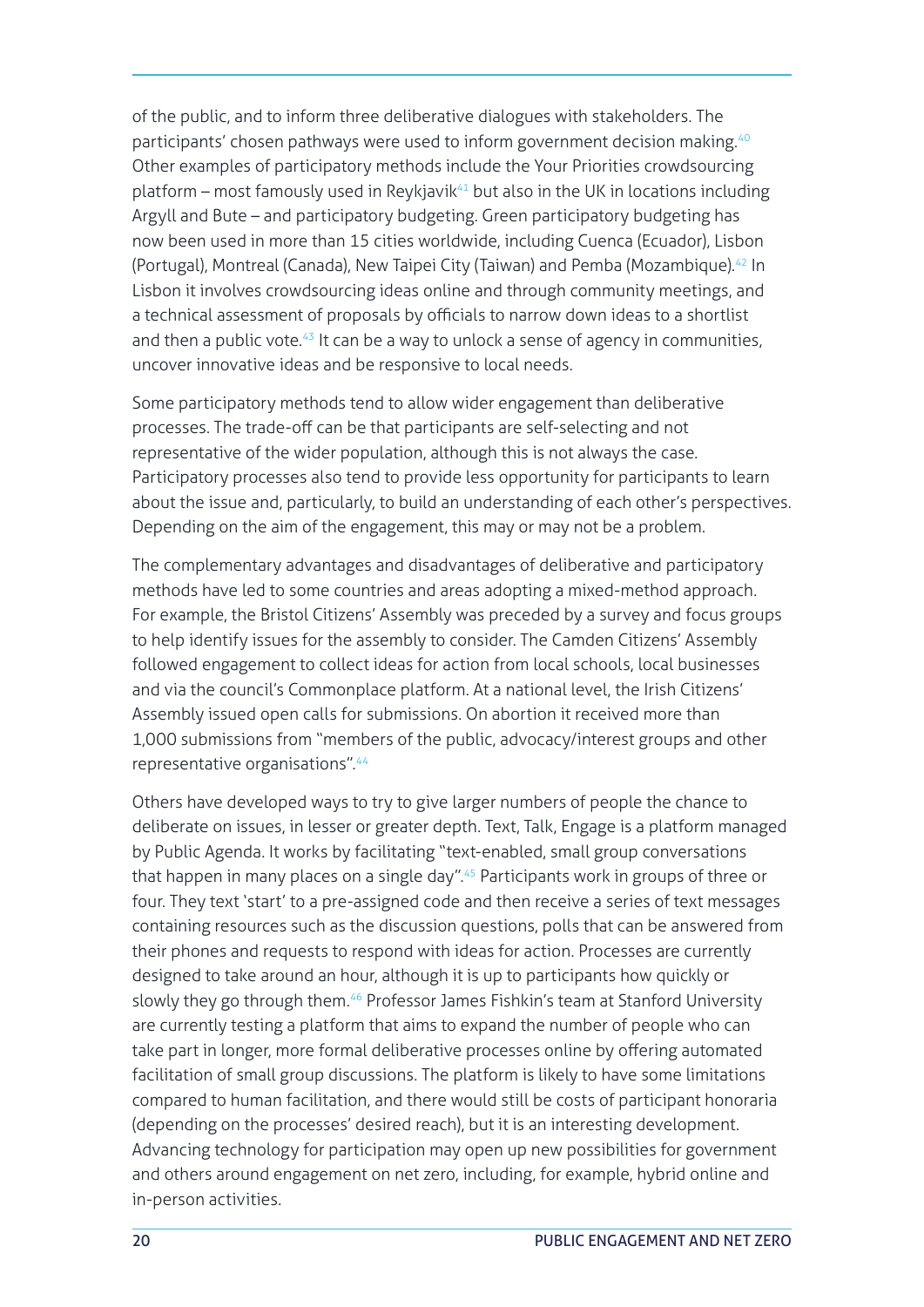## **4. How should the government equip itself to engage the public on net zero?**

The government needs an overarching strategy for public engagement on net zero. That strategy should recognise that the UK government is not the only actor that needs to engage the public on climate change. A successful transition will also require public engagement from local government, public bodies, academics, businesses, community groups and others – and the strategy will need to take account of the government's role within this wider context. It will need to consider how the government will build on work from, collaborate with and facilitate engagement by others.

It also needs to address issues around roles and capabilities for public engagement. To deliver the strategy, departments and public bodies will need the ability to plan and commission specific public engagement processes. Those in government will need to think about the roles to which they are best suited, and where they should bring in external expertise. They should also draw on the lessons from public engagement held in the UK and abroad on climate and other policy issues about how to make public engagement a success.

#### **The government needs to take a strategic approach to public engagement**

Public engagement on climate change to date has largely taken the form of one-off processes commissioned without reference to one another. The Climate Change Committee has called on the government to move beyond this and establish a more strategic approach to identifying where and how it needs to engage the public. To do this, the government needs a net zero public engagement strategy that covers engagement by sector, engagement on cross-cutting issues and engagement with groups most likely to be under-represented in decision making and potentially vulnerable to climate change.

At a roundtable convened by the Institute for Government and Involve, participants identified sectoral engagement as a key priority. Central government departments are responsible for the net zero transition in key sectors – including energy, transport, housing and agriculture. Climate Assembly UK identified high-level issues, but it covered a wide range of topics. Further engagement will be needed to explore specific issues in a more thorough way. This is particularly true of sectors where changes will have the greatest impact on people's lives.

Cross-cutting engagement will also be needed. Sectoral plans will need to be joined up because the impacts on people's lives will not be felt in isolation. Net zero will have cumulative impacts; for example, people may need to change the way they both travel and heat their home over the coming decade. Some will see their jobs changing, and policy makers will need to consider what will constitute a 'just transition' for different sectors and communities. Understanding these layered effects will be important to sequencing changes and building public support, and is likely to require dedicated public engagement work.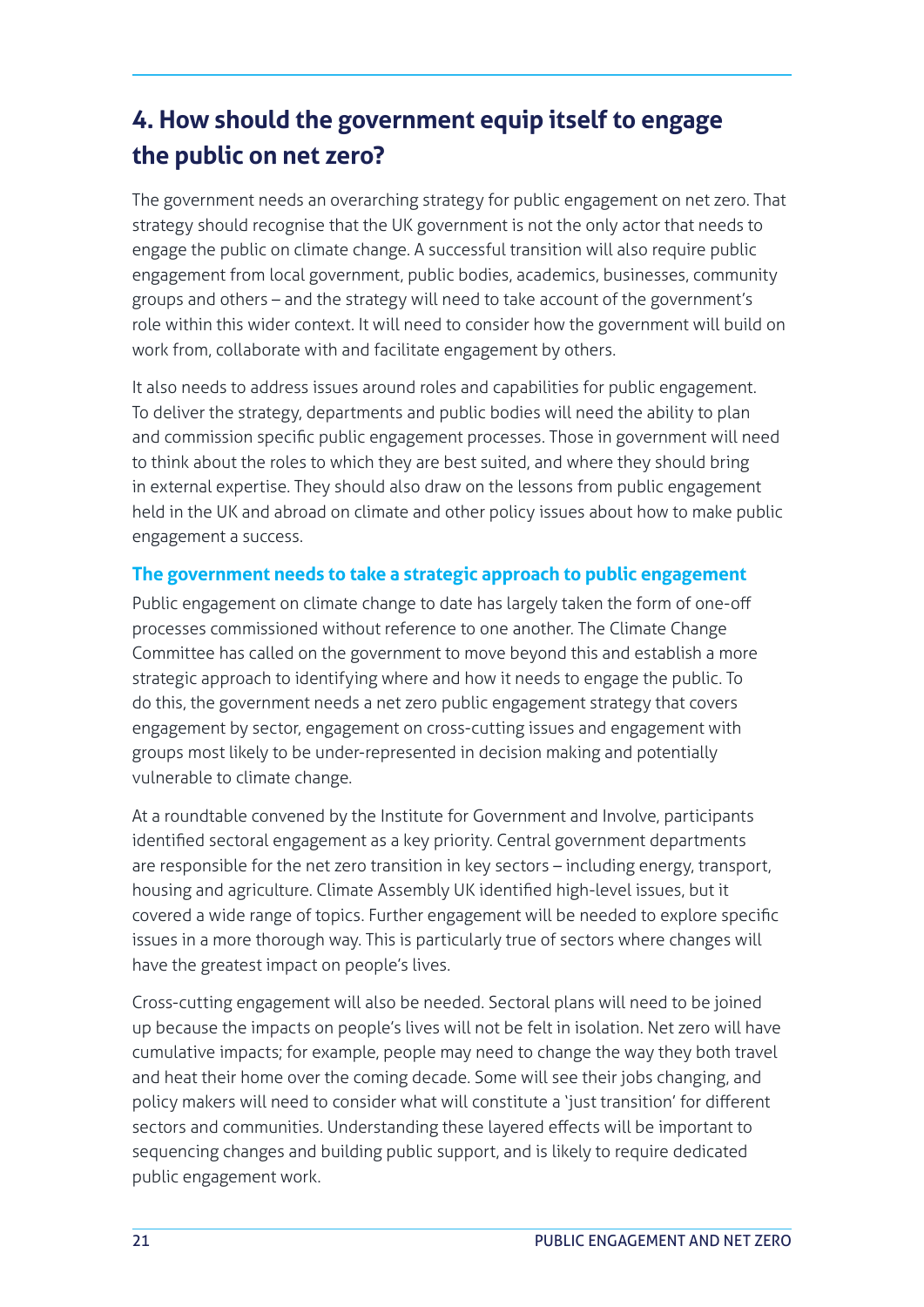<span id="page-21-0"></span>For both sectoral and cross-cutting engagement, policy makers will need to take tailored steps to engage groups who are often under-represented in policy making; for example, people from minority ethnic backgrounds, people with learning disabilities, people with poor mental health and people in lower income deciles. Policy makers may wish to do this through centrally co-ordinated partnerships with organisations that already hold trusted relationships with potential participants and know how to create engagement opportunities that work for them – such as the Poverty Truth Network. Such a tailored approach will be important in addressing public concern that the transition to net zero needs to be fair and not exacerbate existing inequalities or create new ones.

#### **The government needs to strengthen its capability for co-ordinating public engagement**

A plan for public engagement on net zero will require central co-ordination. Previous Institute for Government work has argued that current co-ordination of net zero, led by BEIS, is too weak, and there is a need for a central net zero unit in the Cabinet Office to develop and oversee strategy. $47$  Such a unit would be a natural place to develop an overarching net zero public engagement strategy and co-ordinate its delivery, but the government appears set to continue with its existing approach. If BEIS continues to oversee net zero, it should also have responsibility for strategy, co-ordination and capability building on public engagement.

There are several important co-ordination roles. First, most policy areas will require several departments and external experts to work together to engage the public – and effective co-ordination will be needed to achieve this. On housing retrofit, for example, the business department (which has overall policy responsibility) would need to consult with the Treasury (which controls any possible fiscal incentives), the housing department (which oversees building standards/inspections), local authorities (which manage social housing, inspect buildings and control the planning system), energy suppliers and others.

Second, the outputs of engagement processes need to be made widely available to policy makers across government and beyond. The co-ordination team should collate the results of engagement from central and local government, and external bodies, and ensure departments and external organisations can access them. This would help to ensure that officials (and others) do not repeat engagement already undertaken.

Third, as departments build their understanding of what works with public engagement on net zero, the BEIS team should ensure those lessons are shared across government. The team should develop a set of standards for public engagement, as a means of both guidance and quality assurance. It should also act as a central point of expertise on the commissioning, design and delivery of public engagement.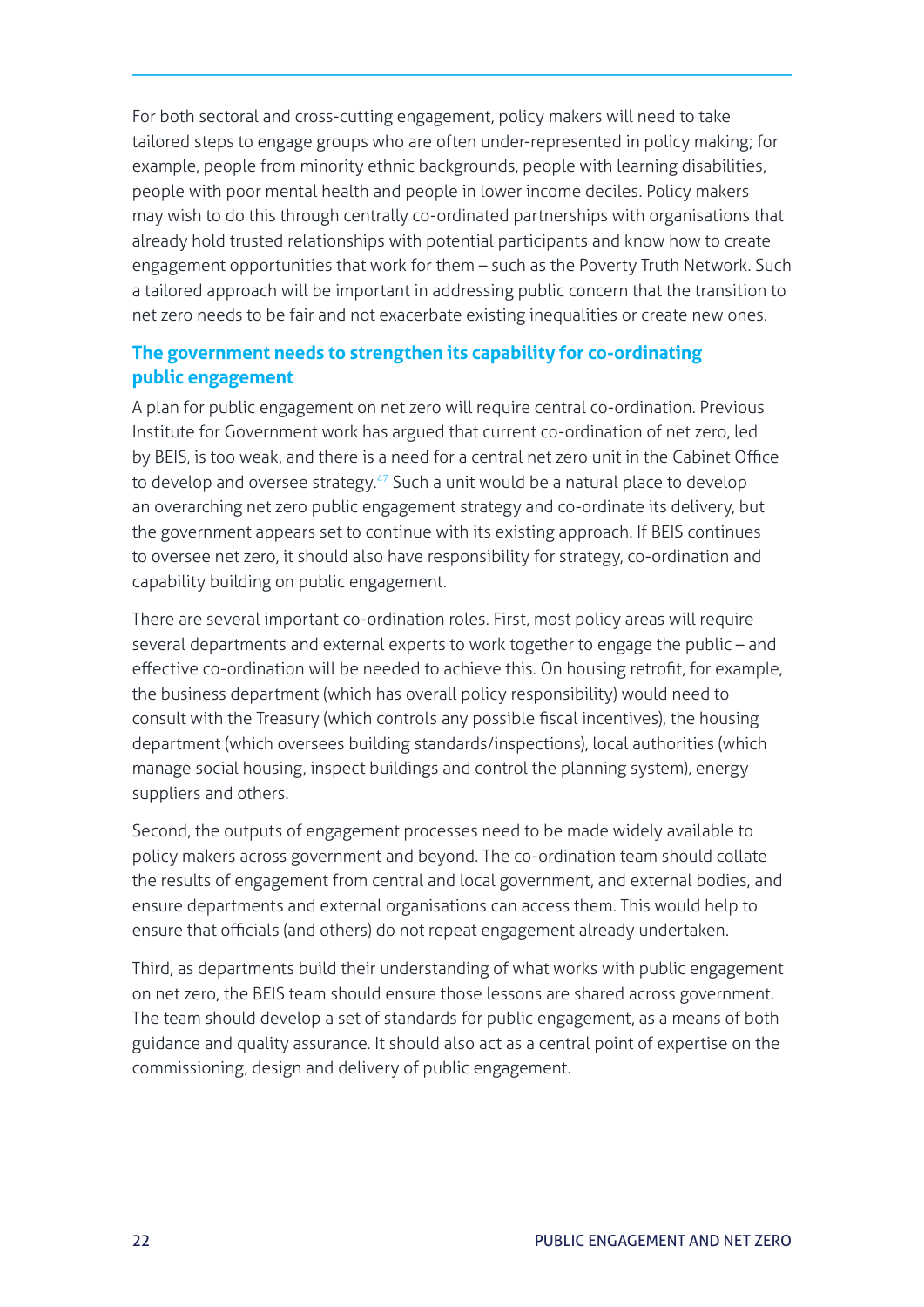#### <span id="page-22-0"></span>**Departments should involve external experts in planning public engagement**

Public engagement does not only require better co-ordination within government; departments will also need to involve a diverse range of external experts. In few, if any, sectors does reaching net zero just require action from government. Businesses, the public sector, civil society organisations, academics and others all have key roles to play.

It is considered standard good practice to involve external experts in planning individual public engagement processes, not least through advisory panels, as already outlined. Developing a public engagement strategy involves engaging external experts a stage earlier, in determining what engagement needs to be commissioned. For example, to think through public engagement needs and priorities around heat decarbonisation, government would need to convene a wide range of groups, including homeowners, landlords, tenants, housing associations, representatives of builders and manufacturers, academics and other experts.

Departments will need to plan for how they will do this. Not all departments have strong connections with external expertise. For example, a recent Institute for Government report found that while BEIS has strong in-house analytical capability, it struggles to bring in views from outside.<sup>48</sup> Some departments also lack experience with public engagement and involving external voices in decision making.

The government could look to the Climate Change Committee for support to identify where and how public engagement is needed, convening civil servants and external stakeholders to inform its work. This could become part of the advice the committee gives on how government develops credible policies to reduce emissions to meet its targets, given those policies will need public support. The committee may be well placed to help, given it has strong connections with government, sectoral experts and other bodies. It has indicated in its latest advice that it would be happy to play such a role.<sup>[49](#page-27-0)</sup>

External experts involved in planning what engagement is needed could go on to contribute to individual engagement processes; for example, through advisory panels.

#### **Departments should commission engagement but not necessarily deliver it**

Departments will need to commission their own public engagement, as well as drawing on the engagement conducted by others. They will need to develop strong relationships with external contractors, either third sector or commercial suppliers, who already have considerable expertise in running public engagement processes.

There are a small number of examples of this happening already. Sciencewise is a public engagement programme focusing on science and technology and managed by Involve, which helps decision makers to formulate policy with a deeper understanding of the public's views, concerns and aspirations. Funded by UK Research and Innovation (UKRI) and supported by BEIS, it pairs policy makers with a dialogue and engagement specialist from an external contractor who mentors them from the point of their initial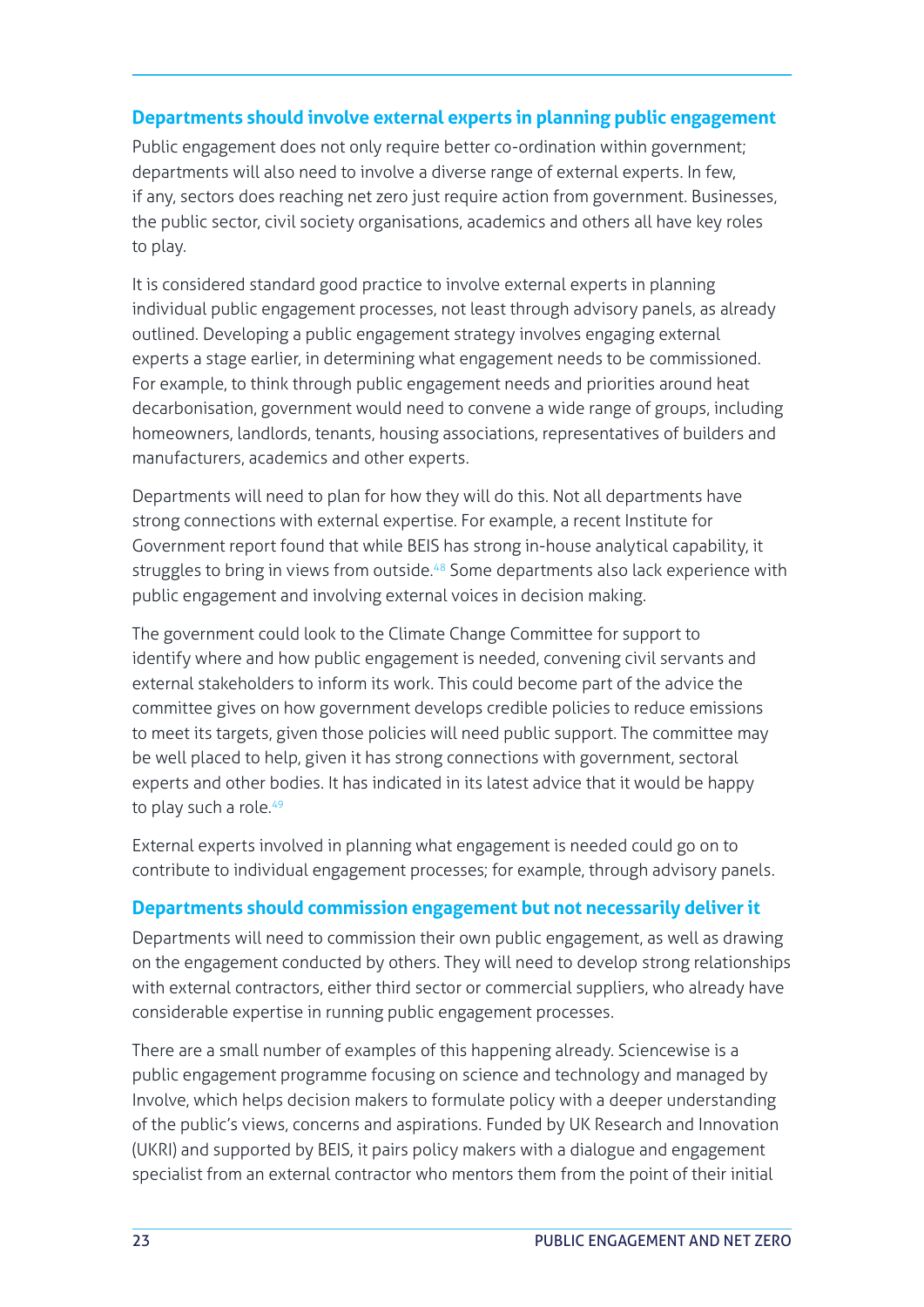idea, through deciding what public engagement to commission, the commissioning process and managing delivery and impact. All Sciencewise engagement processes are expected to follow a set of principles to ensure high-quality engagement.

In some cases, it may be helpful for processes to be commissioned and run at arm's length from government. Experts involved in planning engagement work may be able to take on co-commissioning and delivery of some of the engagement needed. The Climate Change Committee, for example, may find such engagement useful to inform its own recommendations to government. Climate Assembly UK also arguably benefited in some ways from being commissioned by parliament rather than government in that it was able to present itself as an independent exercise.

#### **Government will need more capability on public engagement**

The skills necessary for effective public engagement – such as developing strategy, planning and commissioning – and are not readily available in government.

There are precedents. For example, Future Focus was an internal unit within a predecessor to BEIS that provided design and facilitation support to civil servants across government around internal and stakeholder engagement. But capacity – both in departments and in any central co-ordinating department – has declined.

The central importance of public engagement to achieving net zero provides government with an opportunity to address these gaps and build capability, which could then also be applied more widely to other policy areas, such as 'levelling up'.

While departments will want to draw on expertise held externally, there is a strong case for government investing in strengthening internal capacity too. It is unlikely that government will be able to identify its needs and be an 'intelligent customer' if it lacks a solid grounding in public engagement itself.

#### **Local government has a critical role in engaging the public on net zero**

While much decision making power lies with the UK government and national engagement is therefore vital, local areas will need to determine their own paths to net zero within a broad national framework. They will need to decide how to implement policies decided at the centre of government so that they work for their area (as individual policies and as a whole), as well as looking at what they can do using their own powers.

In many cases, the public may find engaging on issues at the local level more tangible. Local government and civil society organisations are also well placed to reach the diversity of their local populations. Climate Assembly UK has emphasised the importance of "local community engagement... embedded in national solutions".<sup>[50](#page-27-0)</sup>

Central government will need to consider how to support and work with those trying to deliver net zero at the local level. The first step is for government to make clear how local action fits into the overall net zero strategy. The Climate Change Committee has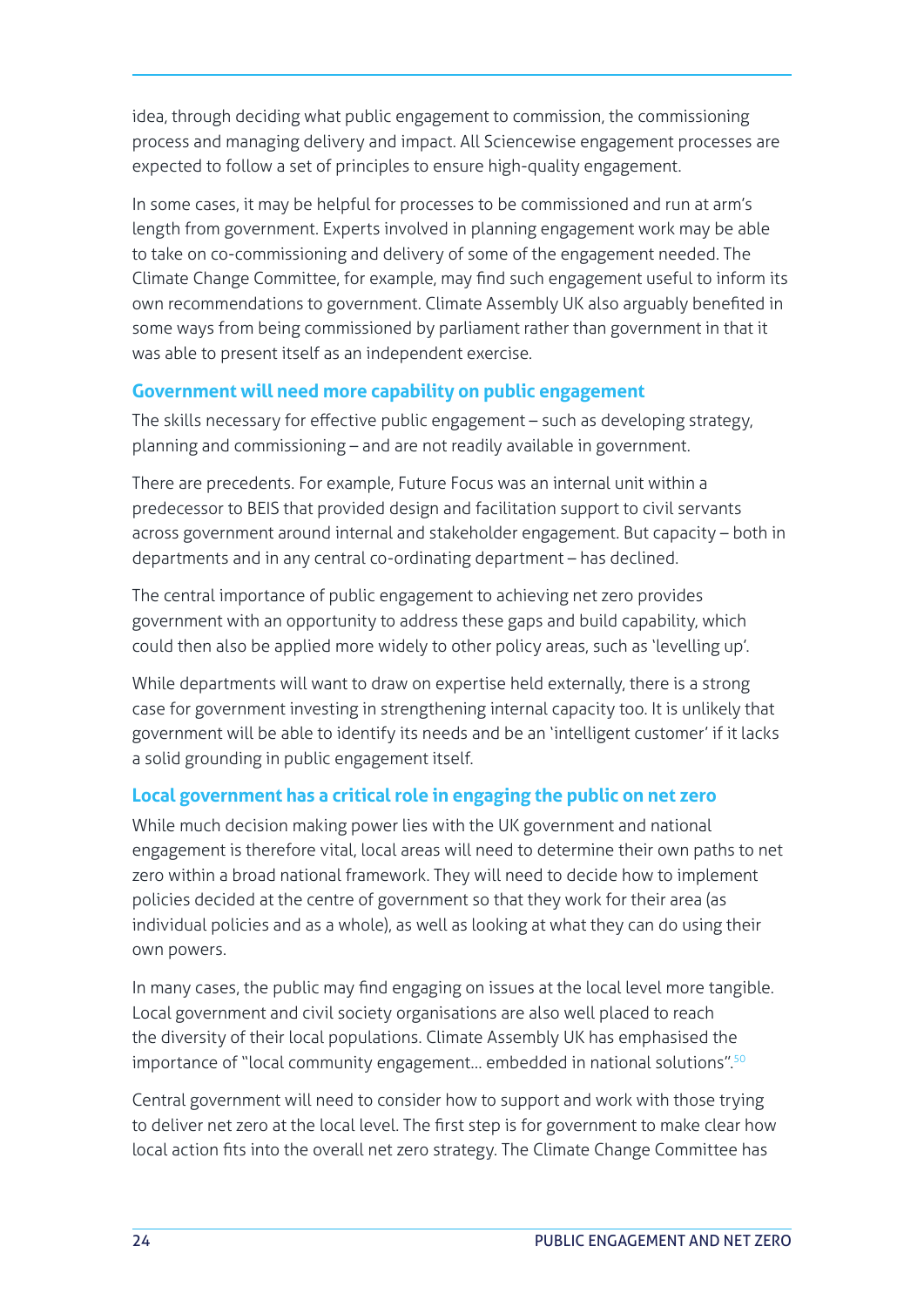advised the government to include a net zero delivery framework in its net zero strategy "that will align and clarify national, sub-national, regional and local delivery roles and areas for collaboration" $51$ 

The government may also be able to provide funding, support and guidance. The recent Innovation in Democracy Programme, established by the Department for Digital, Culture, Media and Sport and the Ministry of Housing, Communities and Local Government, provided funding and public engagement expertise to three local areas to involve the public in their decision making. The government could consider whether a lighter-touch fund could provide support to a much greater number of local authorities and/or service providers, community groups, businesses and others at a local level wishing to engage the public in their decisions.

#### **Public engagement needs to be embedded in the net zero strategy**

The government's net zero strategy, which is due in the autumn of this year, should state its intention to enable active public participation in policy design as part of its approach to achieving net zero. It should outline the role the government sees this – and other – types of public engagement playing, and its approach to how they will join up and be co-ordinated to maximise their mutual impact. It should also set out the government's overarching aims and objectives for public engagement on net zero.

The strategy should build on the points raised in this paper. It should set out the government's intention to use active public participation in policy design to achieve changes by sector, navigate cross-cutting issues, and involve those most likely to be under-represented in decision making and potentially vulnerable to climate change. It should outline who will play the different roles described in this section of the paper and its approach to building public engagement capability.

Finally, it should ensure it makes an explicit budget available for posts, skills development and external commissioning. These costs will be dwarfed by the costs of the transition to net zero – costs that will only rise if policy fails due to a lack of public support, poor take-up or bad design. There are many examples already of such false starts in the recent past and the government needs to invest in ensuring they are avoided in the future.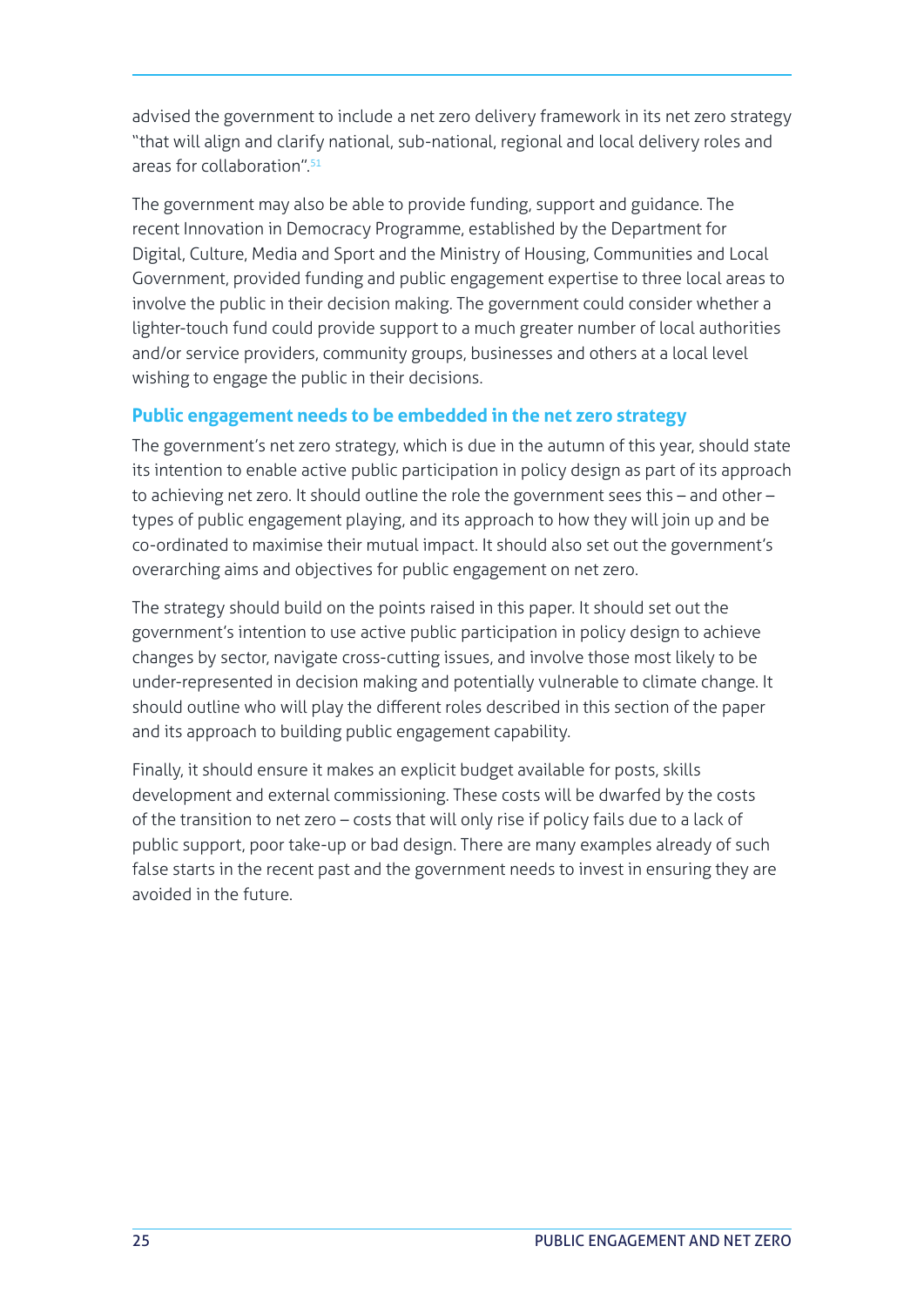## <span id="page-25-0"></span>**References**

- 1 Centre for Public Impact, *Public Engagement for Net Zero: A literature review*, 2021, [www.centreforpublicimpact.](https://www.centreforpublicimpact.org/assets/documents/cpi-cgf-public-engagement-net-zero-lit-review.pdf) [org/assets/documents/cpi-cgf-public-engagement-net-zero-lit-review.pdf](https://www.centreforpublicimpact.org/assets/documents/cpi-cgf-public-engagement-net-zero-lit-review.pdf); Scottish government, *Climate Change – Net Zero Nation: Draft public engagement strategy – consultation*, 2020, retrieved 9 August 2021, [www.gov.scot/publications/net-zero-nation-draft-public-engagement-strategy-climate-change/pages/2](https://www.gov.scot/publications/net-zero-nation-draft-public-engagement-strategy-climate-change/pages/2/)
- 2 Prest R et al, *Advancing the Field of Climate Engagement: What we've heard so far*, Morris J. Wosk Centre for Dialogue, Simon Fraser University, forthcoming.
- [3](#page-1-0) Climate Change Committee, *Sixth Carbon Budget: The UK's path to net zero*, 2021, retrieved 18 August 2021, [www.theccc.org.uk/publication/sixth-carbon-budget](http://www.theccc.org.uk/publication/sixth-carbon-budget)
- [4](#page-1-0) See UK Parliament, 'Climate Assembly UK report launch: 10 September 2020', YouTube video, retrieved 18 August 2021, [www.youtube.com/watch?v=SnuF5KmdkWo&ab\\_channel=UKParliament](http://www.youtube.com/watch?v=SnuF5KmdkWo&ab_channel=UKParliament)
- [5](#page-1-0) Sasse T, Rutter J, Norris E and Shepheard M, *Net Zero: How government can meet its climate change target*, Institute for Government, 2020, retrieved 9 August 2021, [www.instituteforgovernment.org.uk/publications/](http://www.instituteforgovernment.org.uk/publications/net-zero) [net-zero](http://www.instituteforgovernment.org.uk/publications/net-zero)
- 6 Illot O and Norris E, *Smarter Engagement: Harnessing public voice in policy challenges*, Institute for Government, 2015, [www.instituteforgovernment.org.uk/publications/smarter-engagement](http://www.instituteforgovernment.org.uk/publications/smarter-engagement)
- 7 Organisation for Economic Co-operation and Development, *Innovative Citizen Participation and New Democratic Institutions: Catching the deliberative wave*, 2020.
- [8](#page-5-0) Green Alliance, *The Green Light for Change: What people think about environmental tax reforms*, 2020, [https://green-alliance.org.uk/resources/green\\_light\\_for\\_change.pdf](https://green-alliance.org.uk/resources/green_light_for_change.pdf)
- 9 *Ibid*.
- 10 *Ibid*.
- 11 See Institute for Government, 'How can governments get the public on board with net zero?', YouTube video, retrieved 18 August 2021, [www.youtube.com/watch?v=FFkSlK3fDGo&feature=emb\\_title&ab\\_](http://www.youtube.com/watch?v=FFkSlK3fDGo&feature=emb_title&ab_channel=InstituteforGovernment) [channel=InstituteforGovernment](http://www.youtube.com/watch?v=FFkSlK3fDGo&feature=emb_title&ab_channel=InstituteforGovernment)
- 12 Climate Change Committee, *Sixth Carbon Budget: The UK's path to net zero*, 2021, retrieved 18 August 2021, [www.theccc.org.uk/publication/sixth-carbon-budget](http://www.theccc.org.uk/publication/sixth-carbon-budget)
- 13 Willis R, *Building the Political Mandate for Climate Action*, Green Alliance, 2018, retrieved 9 August 2021, [https://green-alliance.org.uk/building\\_the\\_political\\_mandate\\_for\\_climate\\_action.php](https://green-alliance.org.uk/building_the_political_mandate_for_climate_action.php)
- 14 Department for Business, Energy and Industrial Strategy, *Case Study: Medical frontiers: Debating mitochondrial replacement*, Sciencewise, 2014, [https://sciencewise.org.uk/wp-content/uploads/2018/08/Mitochondrial-](https://sciencewise.org.uk/wp-content/uploads/2018/08/Mitochondrial-Replacement-Therapy-Case-Study-2.pdf)[Replacement-Therapy-Case-Study-2.pdf](https://sciencewise.org.uk/wp-content/uploads/2018/08/Mitochondrial-Replacement-Therapy-Case-Study-2.pdf)
- 15 Sasse T, Rutter J, Norris E and Shepheard M, *Net Zero: How government can meet its climate change target*, Institute for Government, 2020, retrieved 18 August 2021, [www.instituteforgovernment.org.uk/publications/](http://www.instituteforgovernment.org.uk/publications/net-zero) [net-zero](http://www.instituteforgovernment.org.uk/publications/net-zero)
- 16 Climate Assembly UK, *The Path to Net Zero: Climate Assembly UK full report*, 2020, retrieved 18 August 2021, [www.climateassembly.uk/report](http://www.climateassembly.uk/report)
- 17 HM Government, *Climate Change and Net Zero: Public awareness and perceptions*, 2021, [https://assets.](https://assets.publishing.service.gov.uk/government/uploads/system/uploads/attachment_data/file/996575/Climate_change_and_net_zero_public_awareness_and_perceptions_summary_report.pdf) [publishing.service.gov.uk/government/uploads/system/uploads/attachment\\_data/file/996575/Climate\\_](https://assets.publishing.service.gov.uk/government/uploads/system/uploads/attachment_data/file/996575/Climate_change_and_net_zero_public_awareness_and_perceptions_summary_report.pdf) [change\\_and\\_net\\_zero\\_public\\_awareness\\_and\\_perceptions\\_summary\\_report.pdf](https://assets.publishing.service.gov.uk/government/uploads/system/uploads/attachment_data/file/996575/Climate_change_and_net_zero_public_awareness_and_perceptions_summary_report.pdf)
- [18](#page-7-0) Allan S, 'Climate Assembly UK final report: Top ten developments', Involve, 18 September 2020, [www.involve.](http://www.involve.org.uk/resources/blog/project-updates/climate-assembly-uk-final-report-top-ten-developments) [org.uk/resources/blog/project-updates/climate-assembly-uk-final-report-top-ten-developments](http://www.involve.org.uk/resources/blog/project-updates/climate-assembly-uk-final-report-top-ten-developments)
- 19 Reitzenstein A and Popp R, 'A role model for European coal phase out? Five lessons from the German Coal Commission', blog, E3G, 4 April 2019, retrieved 13 August 2021, [www.e3g.org/publications/a-role-model-for](https://www.e3g.org/publications/a-role-model-for-european-coal-phase-out-five-lessons-from-the-german-coal)[european-coal-phase-out-five-lessons-from-the-german-coal](https://www.e3g.org/publications/a-role-model-for-european-coal-phase-out-five-lessons-from-the-german-coal)
- 20 Ahmad H, *A Tale of Two Burghs: Lessons from city region transitions in the US and Sweden*, Institute for Public Policy Research, 2020, retrieved 9 August 2021, [www.ippr.org/blog/a-tale-of-two-burghs-lessons-from-city](http://www.ippr.org/blog/a-tale-of-two-burghs-lessons-from-city-region-transitions-in-the-us-and-sweden)[region-transitions-in-the-us-and-sweden](http://www.ippr.org/blog/a-tale-of-two-burghs-lessons-from-city-region-transitions-in-the-us-and-sweden)
- 21 Sasse T, Rutter J, Norris E and Shepheard M, *Net Zero: How government can meet its climate change target*, Institute for Government, 2019, retrieved 9 August 2021, [www.instituteforgovernment.org.uk/publications/](http://www.instituteforgovernment.org.uk/publications/net-zero) [net-zero](http://www.instituteforgovernment.org.uk/publications/net-zero)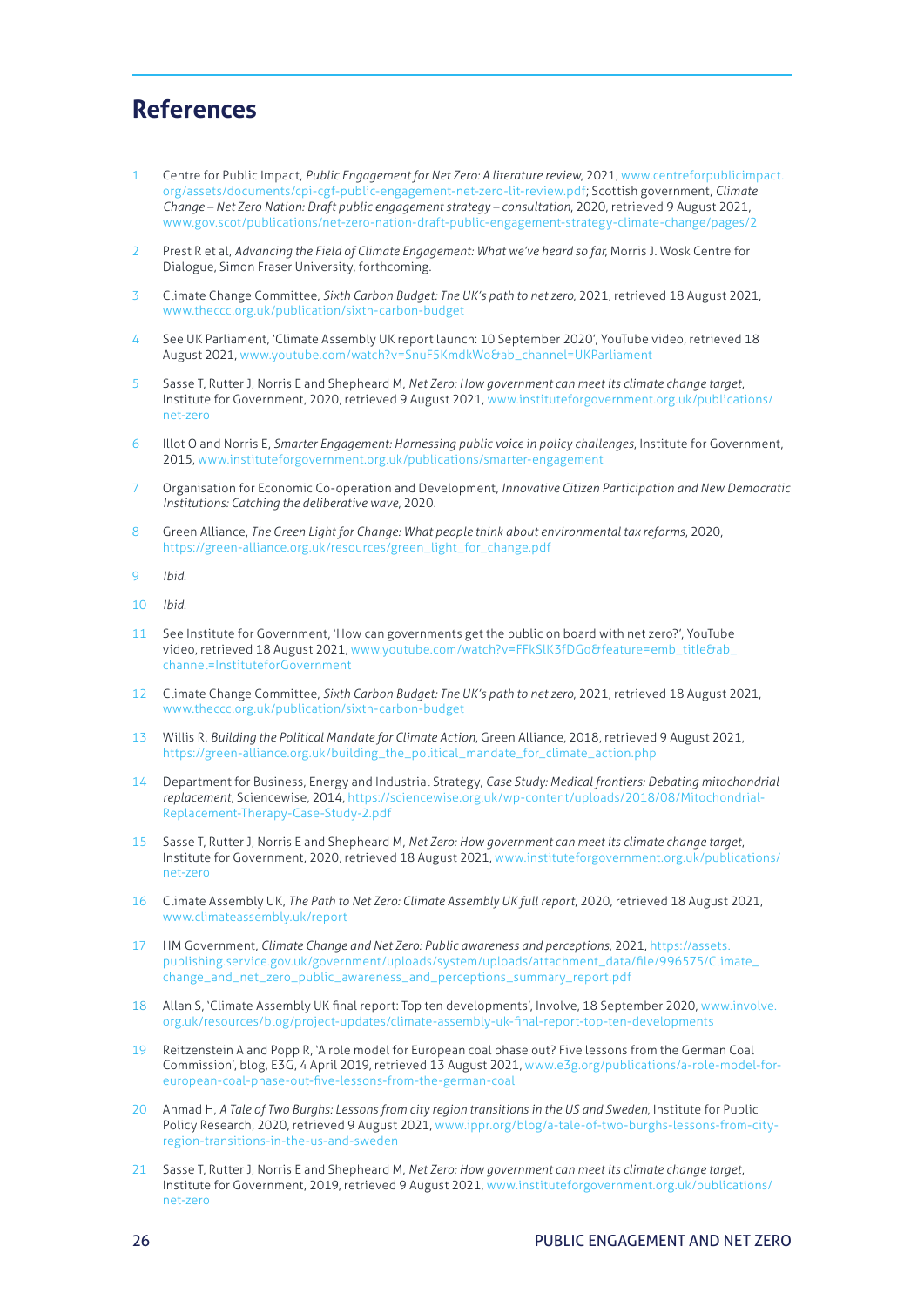- <span id="page-26-0"></span>22 Climate Assembly UK, *The Path to Net Zero: Climate Assembly UK full report*, 2020, retrieved 18 August 2021, [www.climateassembly.uk/report](http://www.climateassembly.uk/report)
- 23 Comptroller and Auditor General, *Green Deal and Energy Company Obligation*, Session 2015–16, HC 607, National Audit Office, 2016, retrieved 30 July 2020, [www.nao.org.uk/report/green-deal-and-energy-company](http://www.nao.org.uk/report/green-deal-and-energy-company-obligation)[obligation](http://www.nao.org.uk/report/green-deal-and-energy-company-obligation)
- [24](#page-8-0) Hodgkin R and Sasse T, *Building a Green Recovery: How the UK can meet its climate targets as it recovers from Covid-19*, Institute for Government, 2021, [www.instituteforgovernment.org.uk/sites/default/files/publications/](http://www.instituteforgovernment.org.uk/sites/default/files/publications/Building-a-green-recovery.pdf) [Building-a-green-recovery.pdf](http://www.instituteforgovernment.org.uk/sites/default/files/publications/Building-a-green-recovery.pdf)
- [25](#page-8-0) Poverty Truth Network, 'Commission impacts', retrieved 9 August 2021, [https://povertytruthnetwork.org/](https://povertytruthnetwork.org/commissions/commission-impacts/) [commissions/commission-impacts/](https://povertytruthnetwork.org/commissions/commission-impacts/)
- [26](#page-9-0) Climate Assembly UK, *The Path to Net Zero: Climate Assembly UK full report*, 2020, retrieved 18 August 2021, [www.climateassembly.uk/report](http://www.climateassembly.uk/report)
- [27](#page-9-0) Elstub S, Farrell DM, Carrick J and Mockler P, *Evaluation of Climate Assembly UK*, Climate Change UK, 2021, [www.climateassembly.uk/detail/evaluation/evaluation-of-climate-assembly-uk.pdf](https://www.climateassembly.uk/detail/evaluation/evaluation-of-climate-assembly-uk.pdf)
- [28](#page-9-0) BBC, *The People Vs Climate Change*, 13 May 2021, retrieved 18 August 2021, [www.bbc.co.uk/programmes/](https://www.bbc.co.uk/programmes/p097sbzc) [p097sbzc](https://www.bbc.co.uk/programmes/p097sbzc)
- [29](#page-10-0) Centre for Public Impact, *Public Engagement for Net Zero: A literature review*, 2021, [www.centreforpublicimpact.](https://www.centreforpublicimpact.org/assets/documents/cpi-cgf-public-engagement-net-zero-lit-review.pdf) [org/assets/documents/cpi-cgf-public-engagement-net-zero-lit-review.pdf](https://www.centreforpublicimpact.org/assets/documents/cpi-cgf-public-engagement-net-zero-lit-review.pdf); Vandamme P-E, Jacquet V, Niessen C, Pitseys J and Reuchamps M, 'Intracameral relations in a bicameral elected and sortition legislature', *Politics and Society*, 2018, retrieved 9 August 2021, [https://journals.sagepub.com/doi/](https://journals.sagepub.com/doi/abs/10.1177/0032329218789890) [abs/10.1177/0032329218789890](https://journals.sagepub.com/doi/abs/10.1177/0032329218789890)
- [30](#page-10-0) Convention Citoyenne pour le Climat, 'The Citizens' Convention on Climate, what is it?', Convention Citoyenne pour le Climat website, (no date) retrieved 31 July 2020, [www.conventioncitoyennepourleclimat.fr/en](http://www.conventioncitoyennepourleclimat.fr/en)
- [31](#page-10-0) Devaney L, Torney D, Brereton P and Coleman M, 'Ireland's citizens' assembly on climate change: lessons for deliberative public engagement and communication', *Environmental Communication*, 2020, vol. 14, no. 2, retrieved 9 August 2021, [www.tandfonline.com/doi/abs/10.1080/17524032.2019.1708429](https://www.tandfonline.com/doi/abs/10.1080/17524032.2019.1708429)
- [32](#page-12-0) Involve, 'How can residents help shape building safety policy?', Deliberative workshop, October 2018–July 2019, [www.involve.org.uk/our-work/our-projects/practice/how-can-residents-help-shape-building-safety](http://www.involve.org.uk/our-work/our-projects/practice/how-can-residents-help-shape-building-safety-policy)[policy](http://www.involve.org.uk/our-work/our-projects/practice/how-can-residents-help-shape-building-safety-policy)
- [33](#page-14-0) Public Agenda, 'Cycles of resilience', (no date) retrieved 9 August 2021, [www.publicagenda.org/cycles-of](http://www.publicagenda.org/cycles-of-resilience)[resilience](http://www.publicagenda.org/cycles-of-resilience)
- [34](#page-16-0) See for example Quinn D, 'Citizens' assembly is a stitch-up, not democracy', *The Sunday Times*, 2 May 2021, retrieved 18 August 2021, [www.thetimes.co.uk/article/citizens-assembly-is-a-stitch-up-not-democracy](http://www.thetimes.co.uk/article/citizens-assembly-is-a-stitch-up-not-democracy-dqp6r5qhl )[dqp6r5qhl](http://www.thetimes.co.uk/article/citizens-assembly-is-a-stitch-up-not-democracy-dqp6r5qhl )
- [35](#page-16-0) Pile B, *The UK Climate Assembly: Manufacturing consent*, Global Warming Policy Forum, 2021, [www.thegwpf.](http://www.thegwpf.com/content/uploads/2021/01/Climate-Assemblies.pdf) [com/content/uploads/2021/01/Climate-Assemblies.pdf](http://www.thegwpf.com/content/uploads/2021/01/Climate-Assemblies.pdf)
- [36](#page-16-0) Climate Assembly UK, 'Advisory panel', (no date) retrieved 9 August 2021, [www.climateassembly.uk/detail/](http://www.climateassembly.uk/detail/advisorypanel/index.html) [advisorypanel/index.html](http://www.climateassembly.uk/detail/advisorypanel/index.html)
- [37](#page-17-0) Elstub S, Farrell DM, Carrick J and Mockler P, *Evaluation of Climate Assembly UK*, Climate Change UK, 2021, [www.climateassembly.uk/detail/evaluation/evaluation-of-climate-assembly-uk.pdf](https://www.climateassembly.uk/detail/evaluation/evaluation-of-climate-assembly-uk.pdf)
- [38](#page-17-0) Renwick A, Allan S, Jennings W and others, *The Report of the Citizens' Assembly on Brexit*, The Constitution Unit, UCL, 2017, h[ttps://citizensassembly.co.uk/wp-content/uploads/2017/12/Citizens-Assembly-on-Brexit-Report.](https://citizensassembly.co.uk/wp-content/uploads/2017/12/Citizens-Assembly-on-Brexit-Report.pdf  ) [pdf](https://citizensassembly.co.uk/wp-content/uploads/2017/12/Citizens-Assembly-on-Brexit-Report.pdf  )
- [39](#page-18-0) Sciencewise, 'Project summary', (no date) retrieved 9 August 2021, https://s[ciencewise.org.uk/projects/energy-](https://sciencewise.org.uk/projects/energy-2050-pathways/)[2050-pathways](https://sciencewise.org.uk/projects/energy-2050-pathways/)
- [40](#page-19-0) *Ibid*.
- [41](#page-19-0) Nesta, 'Better Reykjavik', (no date) retrieved 9 August 2021, [www.nesta.org.uk/feature/10-people-centred](http://www.nesta.org.uk/feature/10-people-centred-smart-city-initiatives/better-reykjavik)[smart-city-initiatives/better-reykjavik](http://www.nesta.org.uk/feature/10-people-centred-smart-city-initiatives/better-reykjavik)
- [42](#page-19-0) Prest R and others, *Advancing the Field of Climate Engagement: What we've heard so far*, Morris J. Wosk Centre for Dialogue, Simon Fraser University, forthcoming.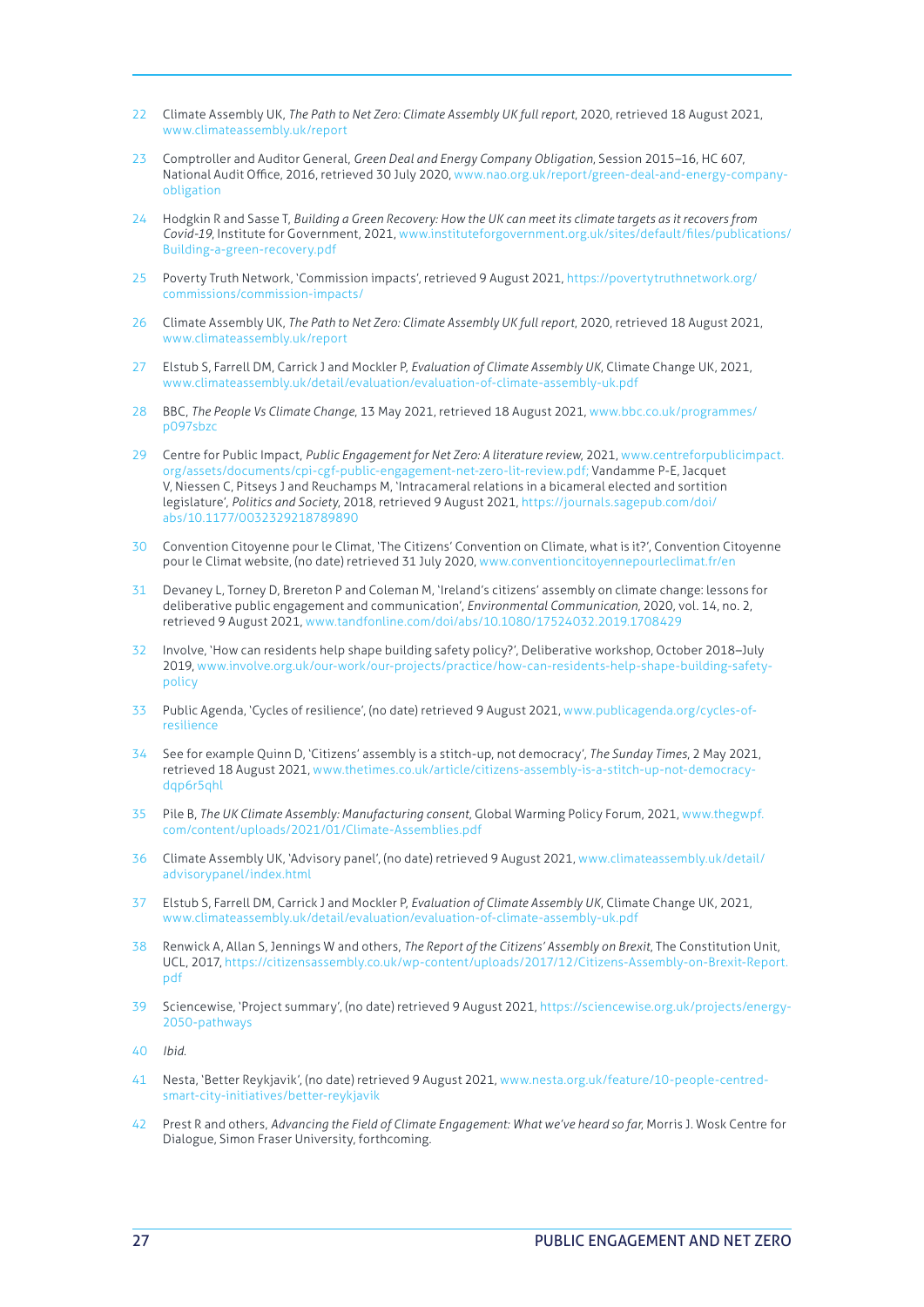- <span id="page-27-0"></span>[43](#page-19-0) Centre for Public Impact, 'Green participatory budgeting: Lisbon, Portugal', 2021, retrieved 9 August 2021, [www.centreforpublicimpact.org/case-study/green-participatory-budgeting-lisbon-portugal](http://www.centreforpublicimpact.org/case-study/green-participatory-budgeting-lisbon-portugal)
- [44](#page-19-0) The Citizens' Assembly, 'Welcome to the Citizens' Assembly', (no date) retrieved 9 August 2021, h[ttps://2016-2018.citizensassembly.ie/en](https://2016-2018.citizensassembly.ie/en)
- [45](#page-19-0) Public Agenda, 'Text, talk, engage', (no date) retrieved 9 August 2021, [www.publicagenda.org/services/text](http://www.publicagenda.org/services/text-talk-engage)[talk-engage](http://www.publicagenda.org/services/text-talk-engage)
- [46](#page-19-0) *Ibid*.
- [47](#page-21-0) Sasse T, Rutter J, Norris E and Shepheard M, *Net Zero: How government can meet its climate change target*, Institute for Government, 2019, retrieved 9 August 2021, [www.instituteforgovernment.org.uk/publications/](http://www.instituteforgovernment.org.uk/publications/net-zero) [net-zero](http://www.instituteforgovernment.org.uk/publications/net-zero)
- [48](#page-22-0) McDowall W and Britchfield C, *Evidence in Energy Policy Making: What the UK can learn from overseas*, Institute for Government, 2020, retrieved 9 August 2021, [www.instituteforgovernment.org.uk/publications/energy](http://www.instituteforgovernment.org.uk/publications/energy-policy-making)[policy-making](http://www.instituteforgovernment.org.uk/publications/energy-policy-making)
- 49 Climate Change Committee, *Sixth Carbon Budget: The UK's path to net zero*, 2021, retrieved 18 August 2021, [www.theccc.org.uk/publication/sixth-carbon-budget](http://www.theccc.org.uk/publication/sixth-carbon-budget)
- 50 Climate Assembly UK, *The Path to Net Zero: Climate Assembly UK full report*, 2020, retrieved 18 August 2021, [www.climateassembly.uk/report](http://www.climateassembly.uk/report)
- 51 Climate Change Committee, *Local Authorities and the Sixth Carbon Budget*, 2020, retrieved 9 August 2021, [www.theccc.org.uk/publication/local-authorities-and-the-sixth-carbon-budget](http://www.theccc.org.uk/publication/local-authorities-and-the-sixth-carbon-budget)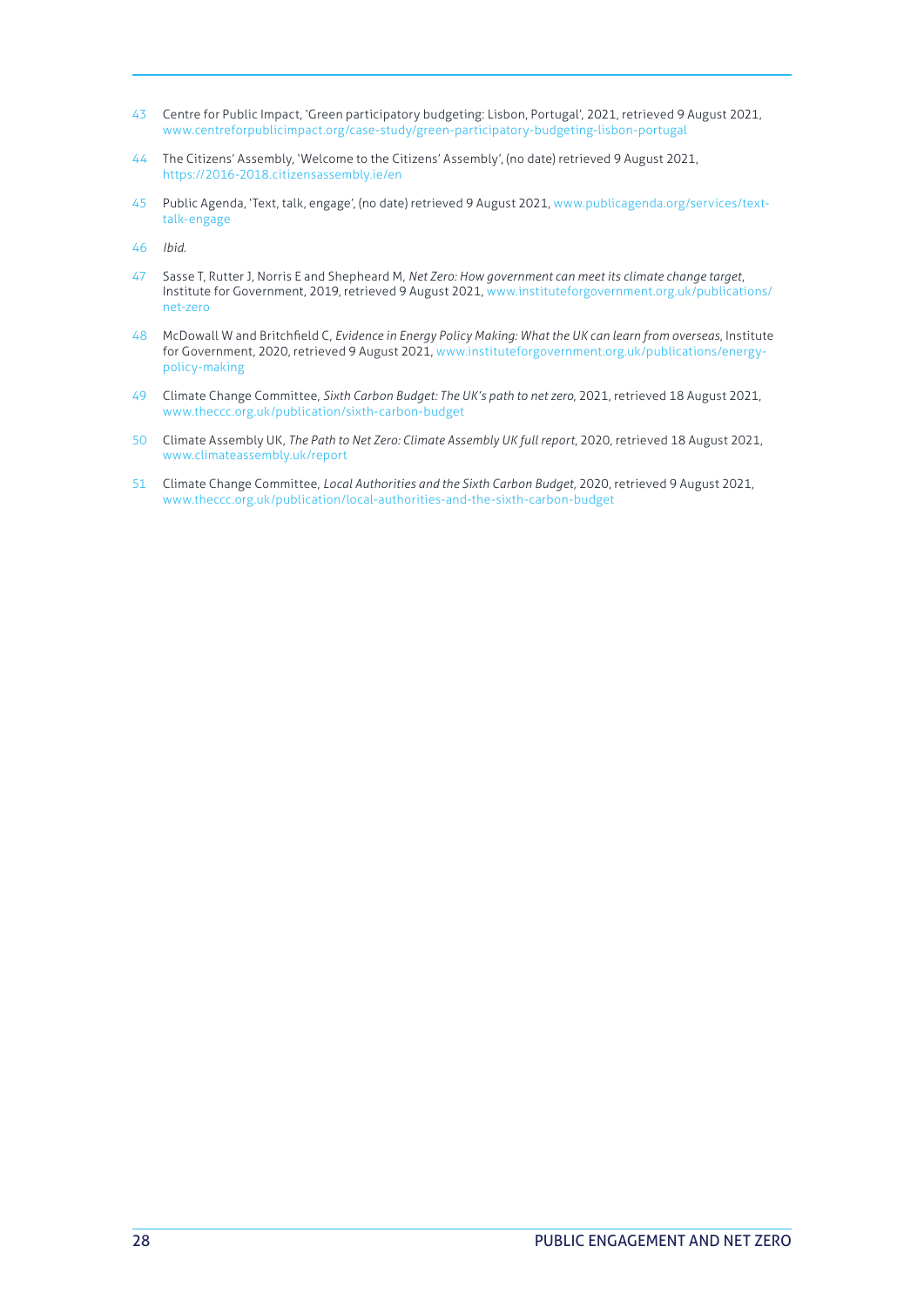## **About the authors**

#### **Tom Sasse**

Tom is an associate director at the Institute for Government. His research has covered government outsourcing, civil service reform and policy making, including recent work on net zero and the coronavirus crisis. He also delivers the Institute's training programme on how government works.

Previously, Tom worked at the Open Data Institute, where he advised governments and businesses on data policy, and the think tank Reform, where he researched health and criminal justice.

#### **Sarah Allen**

Sarah is director of capacity building and standards at Involve, a public engagement charity. Her role focuses on building the capacity of public servants and practitioners, and developing the body of evidence, principles and standards that support participatory and deliberative practice. Sarah joined Involve as engagement lead in 2014, becoming head of engagement in November 2017, and director of capacity building and standards in April 2021. Her work at Involve has included a number of highprofile citizens' assemblies, including Climate Assembly UK (UK parliament, 2019–20), the National Assembly for Wales' Citizens' Assembly (2019) and the Citizens' Assembly on Social Care (UK parliament, 2018). She was design and facilitation lead for the Citizens' Assembly on Brexit (2017). Sarah is an honorary senior research fellow at the Constitution Unit, University College London, and an associate member of the University of Leeds' Centre for Democratic Engagement. She was a member of the Wellcome Trust's working group on patient engagement.

#### **Jill Rutter**

Jill is a senior fellow at the Institute for Government. She led the Institute's work on *Better Budgets: Making tax policy better*, in partnership with the Chartered Institute of Taxation and the Institute for Fiscal Studies. She is an experienced former senior civil servant, having worked in HM Treasury and No.10, and was director of strategy and sustainable development at Defra for five years.